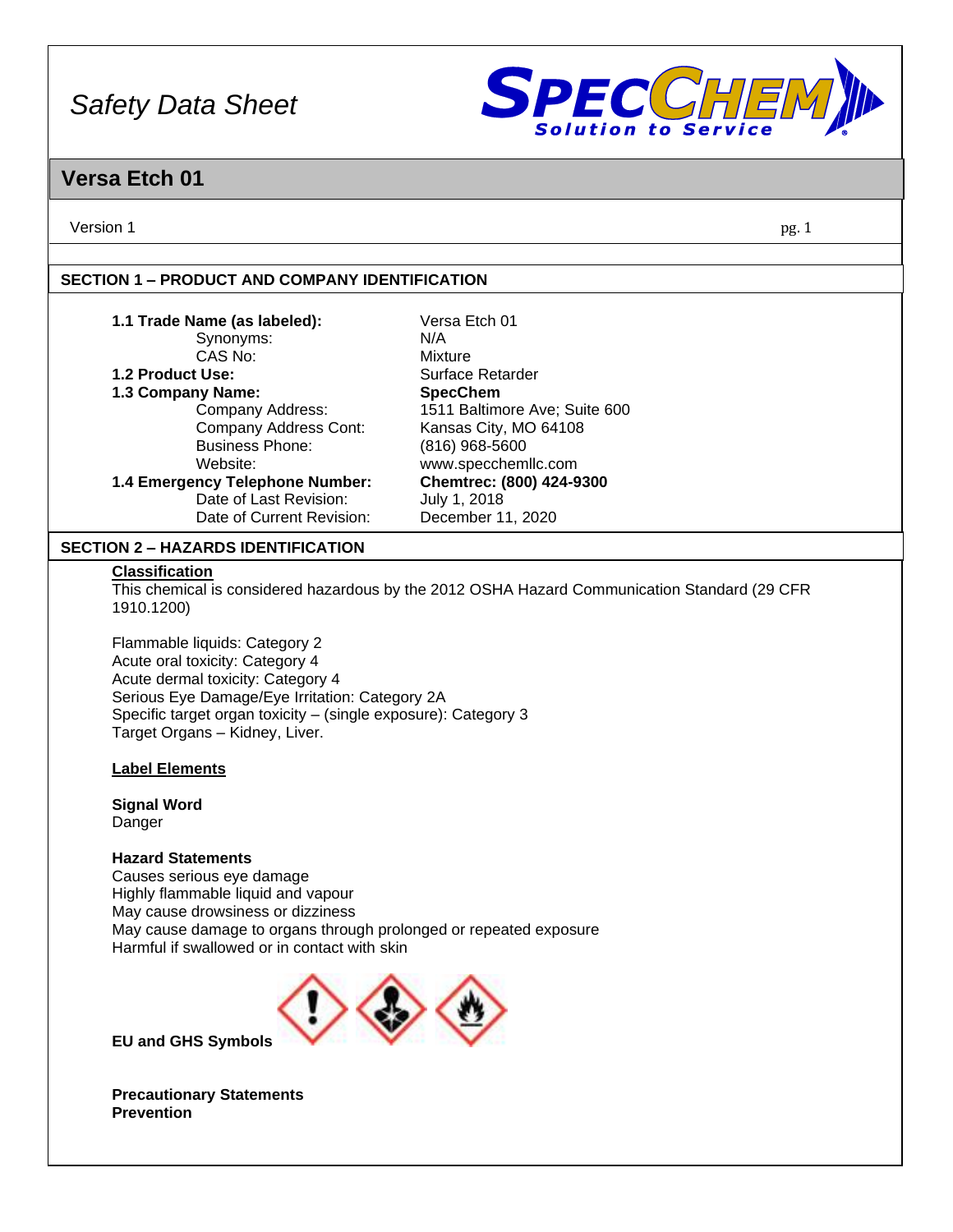

### **Versa Etch 01**

| Wash face, hands, and any exposed skin thoroughly after handling<br>Do not eat, drink, or smoke when using this product<br>Wear protective gloves/protective clothing/eye protection/face protection<br>Do not breathe dust/fume/gas/mist/vapors/spray<br>Keep away from heat, hot surfaces, open flames, sparks. - No smoking.<br>Keep container tightly closed.<br>Take precautionary measures against static discharge.<br>Use only non-sparking tools.<br>Use explosion-proof electrical, lighting, ventilating equipment<br><b>Response</b><br>Get medical attention/advice if you feel unwell<br><b>Skin</b><br>IF ON SKIN: Wash with plenty of soap and water<br>Call a POISON CENTER of doctor/physician if you feel unwell<br>Take off contaminated clothing immediately and wash contaminated clothing before reuse<br><b>Eyes</b><br>IF IN EYES: Rinse cautiously with water for several minutes. Remove contact lenses, if present and<br>easy to do. Continue rinsing. Immediately call a POISON CENTER or doctor/physician.<br>Ingestion<br>IF SWALLOWED: Call a POISON CENTER or doctor/physician if you feel unwell. Rinse mouth.<br><b>Disposal</b><br>Dispose of contents/container to an approved waste disposal plant<br><b>Hazards not otherwise classified (HNOC)</b> |  |
|---------------------------------------------------------------------------------------------------------------------------------------------------------------------------------------------------------------------------------------------------------------------------------------------------------------------------------------------------------------------------------------------------------------------------------------------------------------------------------------------------------------------------------------------------------------------------------------------------------------------------------------------------------------------------------------------------------------------------------------------------------------------------------------------------------------------------------------------------------------------------------------------------------------------------------------------------------------------------------------------------------------------------------------------------------------------------------------------------------------------------------------------------------------------------------------------------------------------------------------------------------------------------------------------|--|
| None identified                                                                                                                                                                                                                                                                                                                                                                                                                                                                                                                                                                                                                                                                                                                                                                                                                                                                                                                                                                                                                                                                                                                                                                                                                                                                             |  |

#### **SECTION 3 – COMPOSITION / INFORMATION ON INGREDIENTS**

| <b>Hazardous Ingredients</b>                                                                                                      | WT%      | <b>CAS No.</b> |           | <b>EINECS No.   Hazard Classification</b> |  |  |
|-----------------------------------------------------------------------------------------------------------------------------------|----------|----------------|-----------|-------------------------------------------|--|--|
| Oxalic acid                                                                                                                       | $1 - 5%$ | 144-62-7       | 205-634-3 | Acute Tox, 4                              |  |  |
| Propylene Glycol                                                                                                                  | $1 - 5%$ | 57-55-6        | 200-338-0 | None                                      |  |  |
| $1 - 5%$<br>Dimethyl Ketone<br>67-64-1<br>200-662-2<br>Flam Liq. 2, Eye Irrit. 2A, STOT SE 3                                      |          |                |           |                                           |  |  |
| Balance of other ingredients are non-hazardous or less than 1% in concentration (or 0.1% for carcinogens, reproductive toxins, or |          |                |           |                                           |  |  |

respiratory sensitizers). **Note:** All WHMIS required information is included in appropriate sections based on the ANSI Z400.1-2010 format. This product has been classified in accordance with the hazard criteria of the CPR and the MSDS contains all the

### information required by the CPR, EU Directives and the Japanese Industrial Standard JIS Z 7250:2000

#### **SECTION 4 – FIRST AID MEASURES**

#### **4.1 Description of First Aid Measures:**

**Eye Contact:** Flush with large amounts of water. Remove contact lenses if easy to do so. Continue rinsing. If signs/symptoms develop, get medical attention.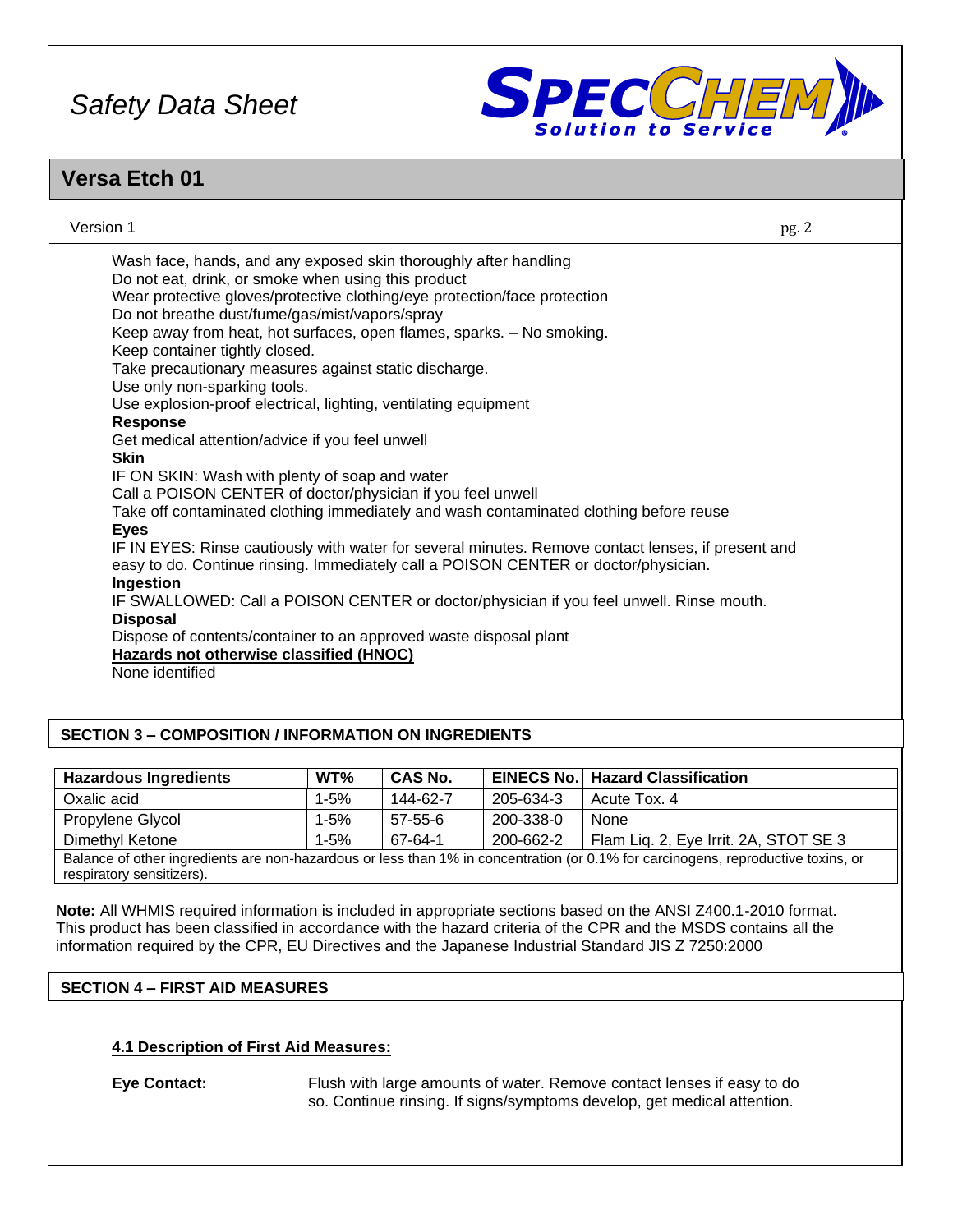

### **Versa Etch 01**

| <b>Skin Contact:</b>               | IF ON SKIN (or hair): Remove/Take off immediately all contaminated                                                 |
|------------------------------------|--------------------------------------------------------------------------------------------------------------------|
|                                    | clothing. Rinse skin with water/shower. If skin irritation occurs: Get                                             |
|                                    | medical advice/attention.                                                                                          |
| Inhalation:                        | IF INHALED: Remove victim to fresh air and keep at rest in a position                                              |
|                                    | comfortable for breathing. Call a POSION CENTER or doctor/physician<br>if you feel unwell.                         |
| Ingestion:                         | Clean mouth with water and drink afterwards plenty of water. Do not                                                |
|                                    | give milk/oil to drink. Do not induce vomiting. Give activated charcoal.                                           |
|                                    | Get medical attention if symptoms occur.                                                                           |
|                                    | 4.2 Symptoms and Effects Both Acute and Delayed:<br>Not expected to present a significant hazard under anticipated |
|                                    | conditions of normal use.                                                                                          |
|                                    | Symptoms/effects after inhalation: EXPOSURE TO HIGH CONCENTRATIONS: Feeling of                                     |
|                                    | weakness. Irritation of the respiratory tract. Nausea. Vomiting.                                                   |
| Symptoms/effects:                  | Headache. Central nervous system depression. Dizziness. Narcosis.                                                  |
|                                    | Excited/restless. Drunkenness. Disturbed motor response. Respiratory                                               |
|                                    | difficulties. Disturbances of consciousness.                                                                       |
|                                    | Symptoms/effects after skin contact: ON CONTINUOUS EXPOSURE/CONTACT: Dry skin.                                     |
|                                    | Cracking of the skin.                                                                                              |
|                                    | Symptoms/effects after eye contact: Irritation of the eye tissue.                                                  |
| 4.3 Recommendations to Physicians: |                                                                                                                    |

## **SECTION 5 – FIRE FIGHTING MEASURES**

#### **5.1 Fire Extinguishing Materials:**

**Suitable extinguishing media:** Quick-acting ABC powder extinguisher. Quick-acting BC powder extinguisher. Quick-acting class B foam extinguisher. Quick-acting CO2 extinguisher. Class B foam (alcohol-resistant). Water spray if puddle cannot expand.

**Unsuitable extinguishing media:** Water (quick-acting extinguisher, reel); risk of puddle expansion. Water; risk of puddle expansion.

#### **5.2 Unusual Fire and Explosion Hazards:**

**Fire hazard:** DIRECT FIRE HAZARD. Highly flammable liquid and vapour. Gas/vapor flammable with air within explosion limits. INDIRECT FIRE HAZARD. May be ignited by sparks. Gas/vapor spreads at floor level: ignition hazard. Reactions involving a fire hazard: see "Reactivity Hazard". **Explosion hazard:** DIRECT EXPLOSION HAZARD. Gas/vapour explosive with air within explosion limits. INDIRECT EXPLOSION HAZARD. Heat may cause pressure rise in tanks/drums: explosion risk. may be ignited by sparks. Reactions with explosion hazards: see "Reactivity Hazard". **Reactivity:** Violent to explosive reaction with many compounds. Prolonged storage: on exposure to light: release of harmful gases/vapours.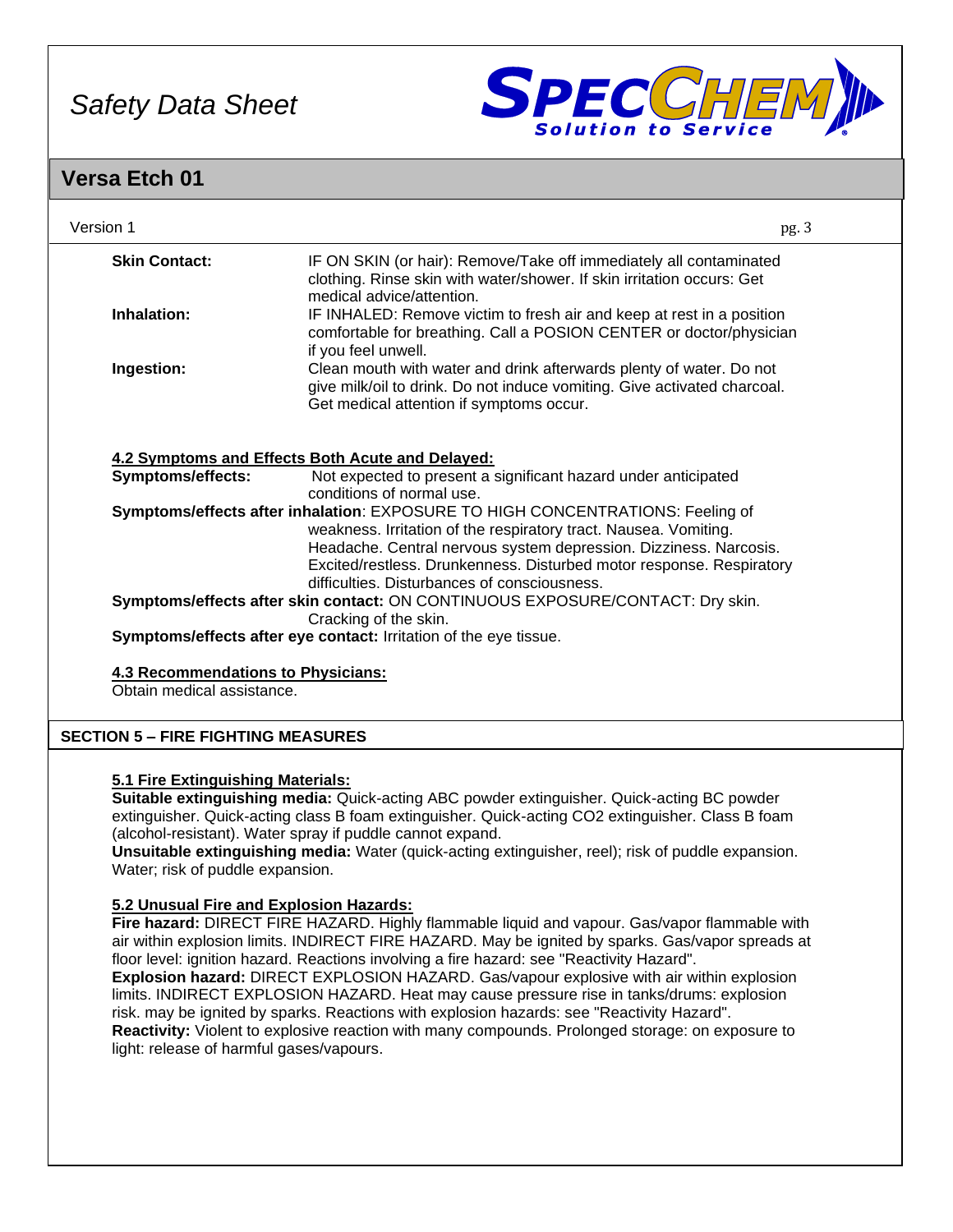

### **Versa Etch 01**

#### Version 1 pg. 4

#### **5.3 Special Fire-Fighting Procedures:**

**Firefighting instructions**: Cool tanks/drums with water spray/remove them into safety. Physical explosion risk: extinguish/cool from behind cover. Do not move the load if exposed to heat. After cooling: persistant risk of physical explosion.

**Protection during firefighting:** Heat/fire exposure: compressed air/oxygen apparatus.

#### **SECTION 6 – ACCIDENTAL RELEASE MEASURES (STEPS FOR SPILLS)**

#### **6.1 Personal Precautions, Protective Equipment and Emergency Procedures:**

Gloves. Protective goggles. Protective clothing. Large spills/in enclosed spaces: compressed air apparatus.

#### **6.2 Environmental Precautions:**

Do not discharge to streams, ponds, lakes or sewers. Avoid subsoil penetration. For larger, cover drains and build dikes to prevent entry into sewer systems or bodies of water.

#### **6.3 Spill and Leak Response:**

Remove all sources of ignition. Keep away from heat/sparks/open flames/hot surfaces. - No smoking. Use only non-sparking tools. Soak up with sawdust, sand, oil dry or other inert absorbent material. Pick up and transfer to properly labelled containers.

#### **SECTION 7 - HANDLING AND STORAGE**

#### **7.1 Precautions for Safe Handling:**

Do not use sparking tools. Ground containers when transferring material. Avoid formation of respirable particles. Do not breathe vapours or spray mist. Avoid contact with skin, eyes and clothing. Wash hands thoroughly after handling. Wash contaminated clothing before re-use. \*\*\*Agitate thoroughly before use\*\*\*

#### **7.2 Storage and Handling Practices:**

**Storage conditions:** Keep only in the original container in a cool, well ventilated place away from : Heat sources, Direct sunlight, incompatible materials. Keep container closed when not in use. **Incompatible products**: Strong bases. Strong acids.

**Incompatible materials**: Sources of ignition. Direct sunlight.

**Storage temperature:** 15 - 20 °C

**Heat-ignition**: KEEP SUBSTANCE AWAY FROM: heat sources. ignition sources.

**Prohibitions on mixed storage:** KEEP SUBSTANCE AWAY FROM: oxidizing agents. reducing agents. strong acids. (strong) bases. halogens. amines.

**Storage area:** Store in a cool area. Keep out of direct sunlight. Store in a dry area. Store in a dark area. Ventilation at floor level. Fireproof storeroom. Provide for an automatic sprinkler system. Provide for a tub to collect spills. Provide the tank with earthing. Meet the legal requirements.

**Special rules on packaging**: SPECIAL REQUIREMENTS: closing. with pressure relief valve. clean. opaque. correctly labelled. meet the legal requirements. Secure fragile packagings in solid containers. **Packaging materials**: SUITABLE MATERIAL: steel. stainless steel. carbon steel. aluminium. iron. copper. nickel. bronze. glass. MATERIAL TO AVOID: synthetic material.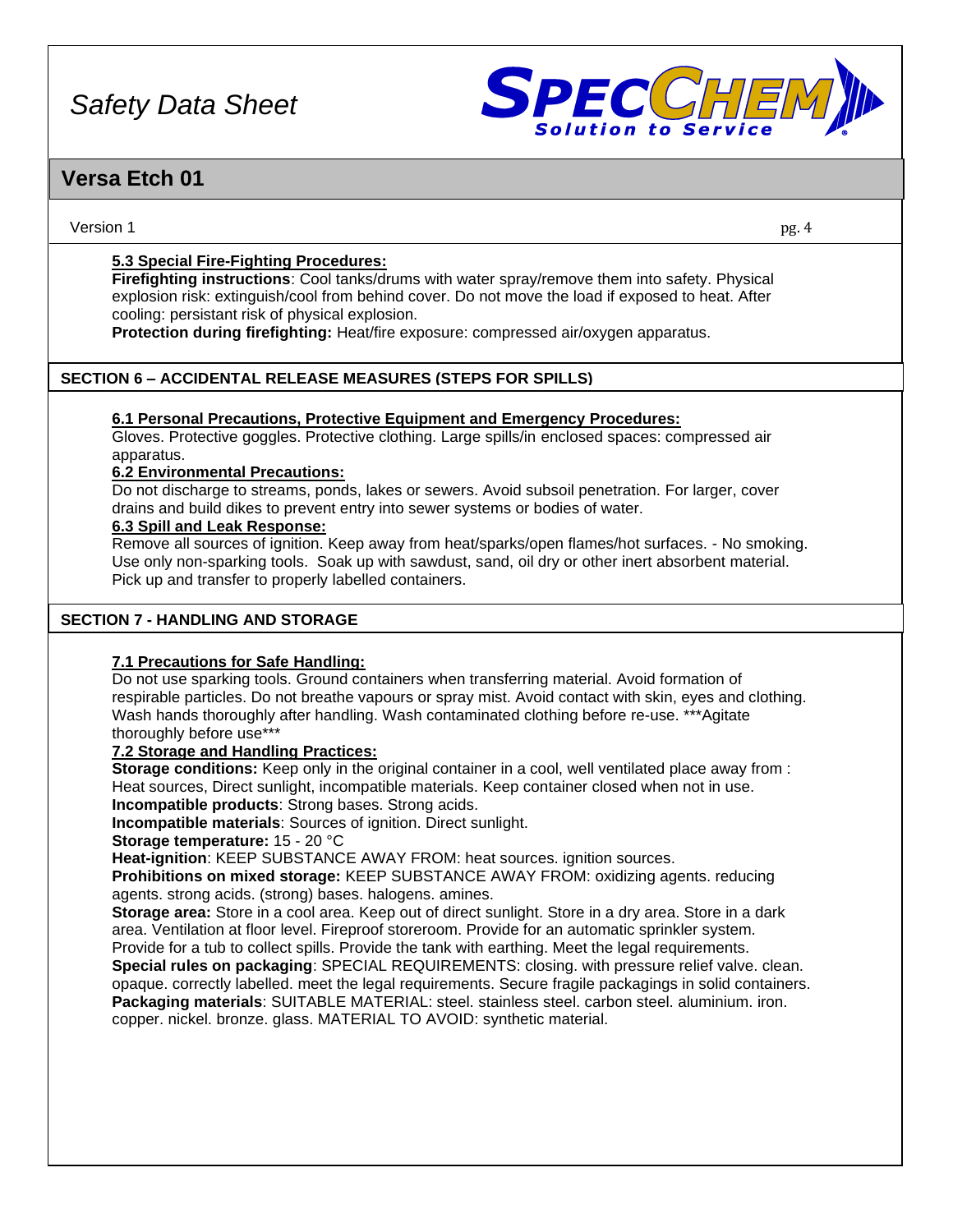

application. Use suitable ventilation to remove

### **Versa Etch 01**

Version 1 pg. 5

### **SECTION 8 – EXPOSURE CONTROLS / PERSONAL PROTECTION**

#### **8.1 Exposure Parameters:**

| Ingredients     | <b>CAS No.</b> | <b>OSHA PEL</b>                                                                             | <b>NIOSH PEL</b>                                                                   |
|-----------------|----------------|---------------------------------------------------------------------------------------------|------------------------------------------------------------------------------------|
| Oxalic Acid     | 144-62-7       | (Vacated) TWA: 1 mg/m <sup>3</sup><br>(Vacated) STEL: $2 \text{ mg/m}^3$<br>TWA: 1 mg/ $m3$ | IDLH: $500 \text{ mg/m}^3$<br>TWA: 1 mg/m <sup>3</sup><br>STEL: $2 \text{ mg/m}^3$ |
| Dimethyl Ketone | 67-64-1        | TWA: $2400$ mg/m <sup>3</sup>                                                               | TWA: $590$ mg/m <sup>3</sup>                                                       |

#### **8.2 Exposure Controls:**

**Ventilation and Engineering Controls:** Local ventilation must be used during

mists or vapors during spray or other applications. **Respiratory Protection:** Wear suitable personal respirator and protective suit when spray or mist occurs. **Eye Protection:** Wear safety glasses with side shields or goggles **Hand Protection:** Network and Mean protective gloves. **Body Protection:** The Rubber apron, boots or coveralls as necessary to prevent skin contact.

#### **SECTION 9 – PHYSICAL AND CHEMICAL PROPERTIES**

#### **9.1 Information on Basic Physical and Chemical Properties:**

**Appearance (Physical State and Color):** White Liquid **Odor:** Aromatic Odour **Odor Threshold:** No data available **pH:** 1-2 **Melting/Freezing Point:** No data available **Boiling Point:** 100°C (212°F) **Flash Point:** No data available **Evaporation Rate:** No data available **Flammability (Solid; Gas):** Not applicable **Vapor Pressure (mm Hg @ 20°C (68° F):** No data available **Vapor Density:** No data available **Relative Density:** No data available **Specific Gravity:** 1.03 **Solubility in Water:** Soluble in water **Weight per Gallon:** 8.5 - 8.7 **Partition Coefficient (n-octanol/water):** No data available **Auto-Ignition Temperature:** No data available **Decomposition Temperature:** No data available **Viscosity:** No data available

**9.2 Other Information:** No data available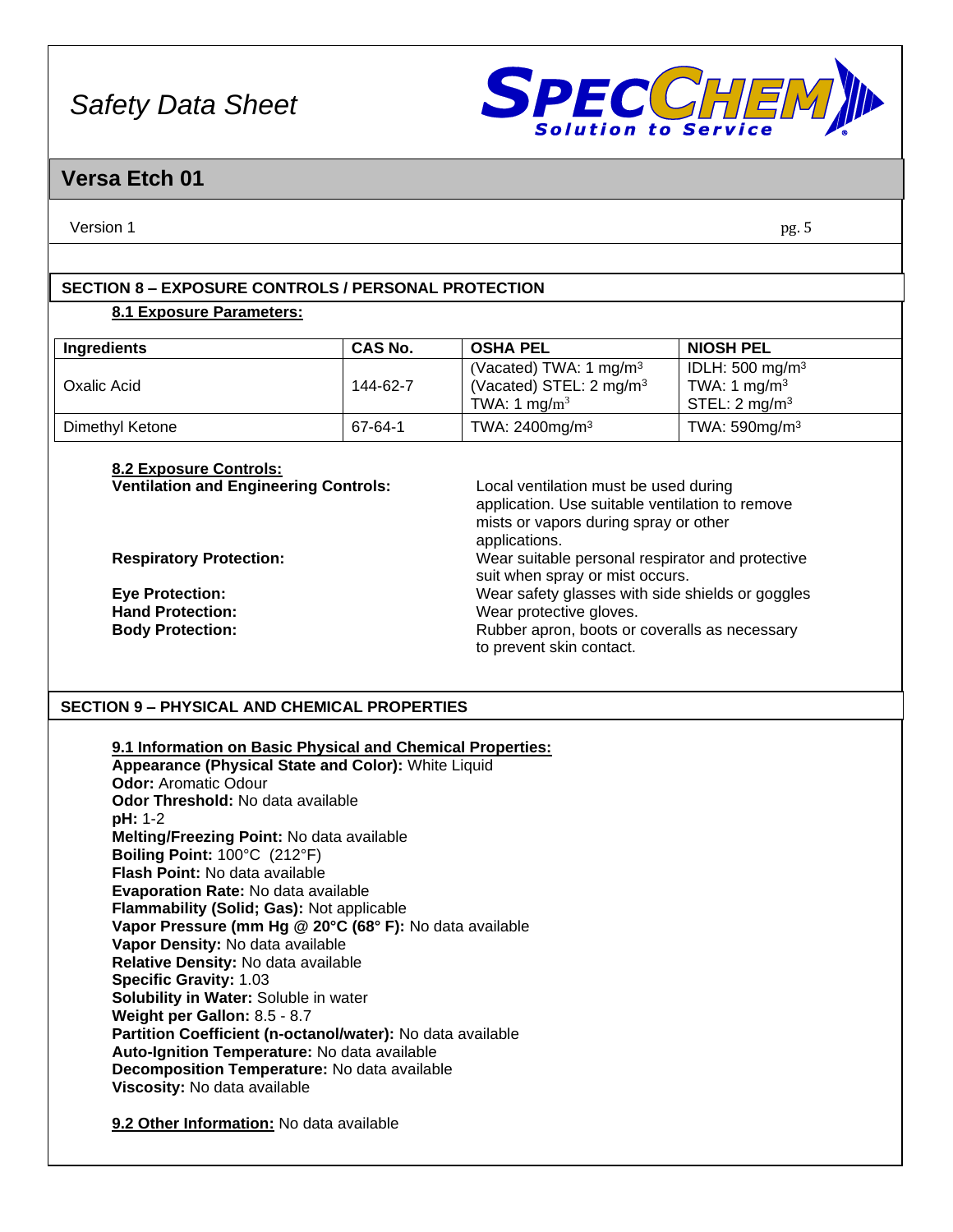

### **Versa Etch 01**

Version 1 pg. 6

### **SECTION 10 – STABILITY AND REACTIVITY**

**10.1 Reactivity:** Violent to explosive reaction with many compounds. Prolonged storage: on exposure to Light: release of harmful gases/vapours.

**10.2 Stability:** Unstable on exposure to light.

**10.3 Possibility of Hazardous Reactions:** Reacts with (strong) oxidizers.

**10.4 Conditions to Avoid:** Direct sunlight. Extremely high or low temperatures.

**10.5 Incompatible Substances:** Strong acids. Strong bases. Strong oxidizing agents.

**10.6 Hazardous Decomposition Products:** In case of fire situation, hydrogen fluoride, carbon monoxide,

carbon dioxide and other hazardous decomposition products may be formed.

#### **SECTION 11 – TOXICOLOGY INFORMATION**

#### **11.1 Information on Toxicological Effects:**

**Toxicity Data:**

|                 |               | LD50 Dermal - Rat     | $20$ g/kg   |
|-----------------|---------------|-----------------------|-------------|
| Oxalic Acid     | 144-62-7      | LD50 Oral - Rat       | 375 mg/kg   |
|                 |               | LC50 Inhalation       | Not listed  |
| Dimethyl Ketone | $67 - 41 - 1$ | LD50 Dermal - Rabbit  | 5,800 mg/kg |
|                 |               | LC50 Inhalation - Rat | 76 mg/l     |
|                 |               | LD50 Oral - Rat       | 5,800 mg/kg |

**Suspected Cancer Agent:** No data **Irritancy:** Skin, eye, respiratory irritant. Germ Cell Mutagenicity: No data

**Sensitization to the Product:** This product is not expected to cause skin sensitization. **Reproductive Toxicity:** This product is not expected to be a human reproductive toxicant.

#### **SECTION 12 – ECOLOGICAL INFORMATION**

#### **12.1 Toxicity:**

|                 |           | $LC50 - Bluegill - 24h$    | 4000mg/L  |  |
|-----------------|-----------|----------------------------|-----------|--|
| Oxalic Acid     | 144-62-7  | EC50 - Water Flea - 48h    | 136.9mg/L |  |
| Dimethyl Ketone | $67-41-1$ | LC50 - Rainbow Trout - 96h | 5540mg/L  |  |

**12.2 Persistence and Degradability:** Persistence is unlikely.

**12.3 Bioaccumulative Potential:** No specific data available on this product.

**12.4 Mobility in Soil:** Will likely be mobile due to its water solubility.

**12.5 Results of PBT and vPvB Assessment:** No specific data available on this product.

**12.6 Other Adverse Effects:** 

**12.7 Water Endangerment Class:** At present, there are no ecotoxicological assessments

for this product.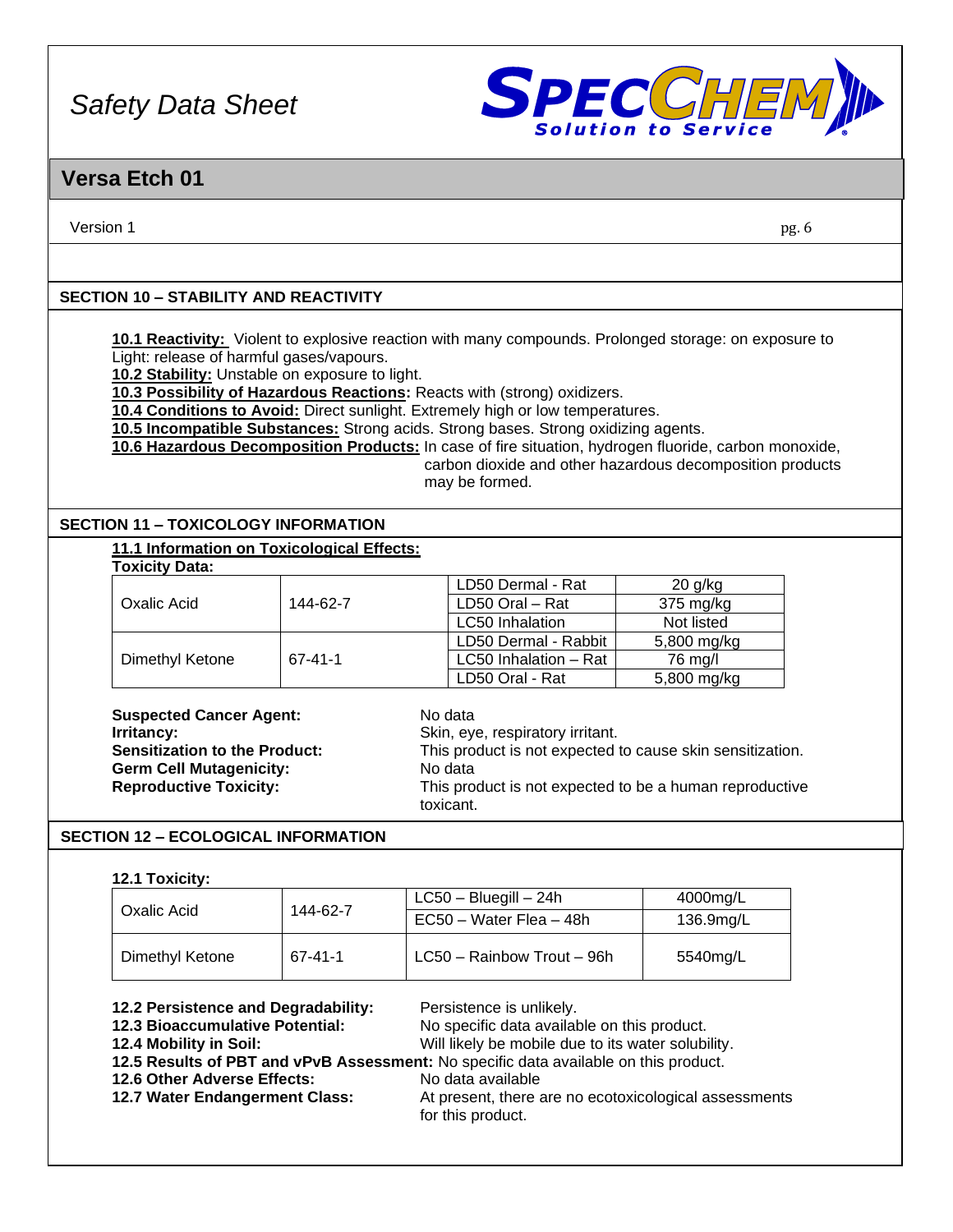

### **Versa Etch 01**

Version 1 pg. 7

#### **SECTION 13 – DISPOSAL CONSIDERATIONS**

**13.1 Waste Treatment Methods:** Waste disposal must be in accordance with appropriate U.S. Federal, State, and local regulations, those of Australia, EU Member States and Japan. **13.2 EU Waste Code:** 1357/2014 and 2017/997.

#### **SECTION 14 - TRANSPORTATION INFORMATION**

#### **Department of Transportation (DOT)**  In accordance with DOT

Transport document description : UN1090 Acetone, 3, II UN-No.(DOT) : UN1090 Proper Shipping Name (DOT) : Acetone

Packing group (DOT) **in the case of the COV** in the Medium Danger Hazard labels (DOT) in the same state of the state of the state of the state of the state of the state of the state of the state of the state of the state of the state of the state of the state of the state of the state of DOT Packaging Non Bulk (49 CFR 173.xxx) : 202 DOT Packaging Bulk (49 CFR 173.xxx) : 242 DOT Special Provisions (49 CFR 172.102) : IB2 - Authorized IBCs: Metal (31A, 31B and 31N);

DOT Packaging Exceptions (49 CFR 173.xxx) : 150 DOT Quantity Limitations Passenger aircraft : 5 L /rail (49 CFR 173.27) DOT Quantity Limitations Cargo aircraft only : 60 L (49 CFR 175.75)

Transport hazard class(es) (DOT) : 3 - Class 3 - Flammable and combustible liquid 49 CFR 173.120

Rigid plastics (31H1 and 31H2); Composite (31HZ1).

Additional Requirement: Only liquids with a vapor pressure less than or equal to 110 kPa at 50 C (1.1 bar at 122 F), or 130 kPa at 55 C (1.3 bar at 131 F) are authorized. T4 - 2.65 178.274(d)(2) Normal............. 178.275(d)(3) TP1 - The maximum degree of filling must not exceed the degree of filling determined by the following: Degree of filling =  $97/1 +$ a (tr - tf) Where: tr is the maximum mean bulk temperature during transport, and tf is the temperature in degrees celsius of the liquid during filling.

DOT Vessel Stowage Location : B - (i) The material may be stowed "on deck" or ''under deck'' on a cargo vessel and on a passenger vessel carrying a number of passengers limited to not more than the larger of 25 passengers, or one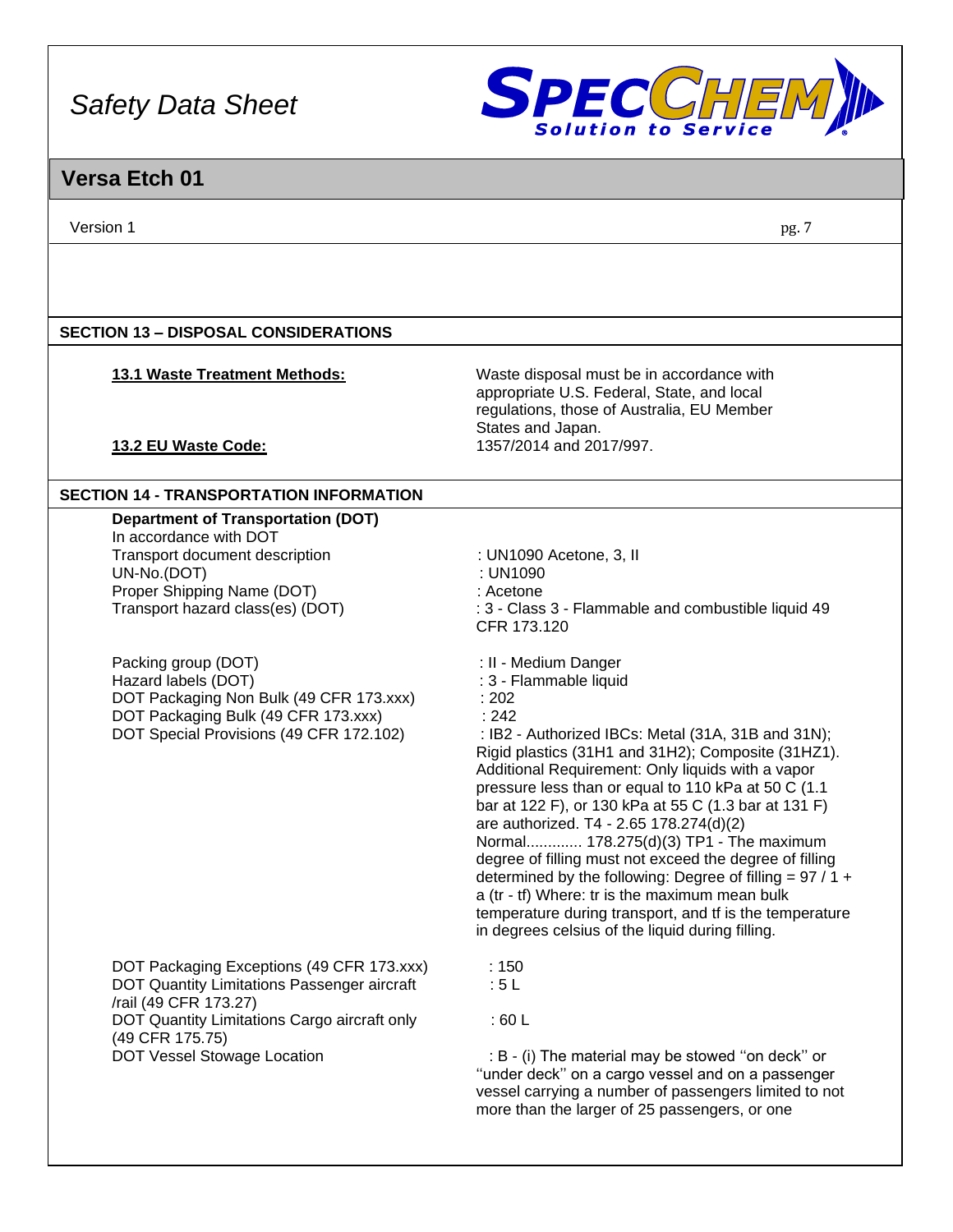

## **Versa Etch 01**

| Version 1                                                                                                                                                                                                                                                                                                                                                                                   | pg. 8                                                                                                                                                                                                                                               |
|---------------------------------------------------------------------------------------------------------------------------------------------------------------------------------------------------------------------------------------------------------------------------------------------------------------------------------------------------------------------------------------------|-----------------------------------------------------------------------------------------------------------------------------------------------------------------------------------------------------------------------------------------------------|
| Other information                                                                                                                                                                                                                                                                                                                                                                           | passenger per each 3 m of overall vessel length; and<br>(ii) "On deck only" on passenger vessels in which the<br>number of passengers specified in paragraph (k)(2)(i)<br>of this section is exceeded.<br>: No supplementary information available. |
| <b>Transportation of Dangerous Goods</b><br>Transport document description<br>UN-No. (TDG)<br>Proper Shipping Name<br>(Transportation of Dangerous Goods)<br><b>TDG Primary Hazard Classes</b><br>Packing group<br>Explosive Limit and Limited Quantity Index<br>Passenger Carrying Road Vehicle or<br>Passenger Carrying Railway Vehicle Index<br>Passenger Carrying Ship Index: Forbidden | : UN1090 ACETONE, 3, II<br>: UN1090<br>: ACETONE<br>: 3 - Class 3 - Flammable Liquids<br>: II - Medium Danger<br>: 1 L<br>:5L                                                                                                                       |
| <b>Transport by sea</b><br>Transport document description (IMDG)<br>UN-No. (IMDG)<br>Proper Shipping Name (IMDG)<br>Class (IMDG)<br>Packing group (IMDG)<br>EmS-No. (1)<br>EmS-No. (2)                                                                                                                                                                                                      | : UN 1090 acetone, 3, II<br>:1090<br>: acetone<br>: 3 - Flammable liquids<br>: II - substances presenting medium danger<br>$E - E$<br>$: S-D$                                                                                                       |
| Air transport<br>Transport document description (IATA)<br>UN-No. (IATA)<br>Proper Shipping Name (IATA)<br>Class (IATA)<br>Packing group (IATA)                                                                                                                                                                                                                                              | : UN 1090 Acetone, 3, II<br>:1090<br>: Acetone<br>: 3 - Flammable Liquids<br>: II - Medium Danger                                                                                                                                                   |

#### **SECTION 15 – REGULATORY INFORMATION**

#### **United States of America Inventory**

| <b>Component</b> | <b>CAS-No</b> | <b>TSCA</b> | TSCA Inventory notification<br><b>Active/Inactive</b> | TSCA – EPA Regulatory Flags |
|------------------|---------------|-------------|-------------------------------------------------------|-----------------------------|
| Oxalic acid      | 144-62-7      |             | Active                                                |                             |

#### **Legend:**

**TSCA –** Toxic Substances Control Act, (40 CFR Part 710)

X - Listed

'-' – Not Listed

T – Indicates a substance that is the subject of a Section 4 test rule under TSCA.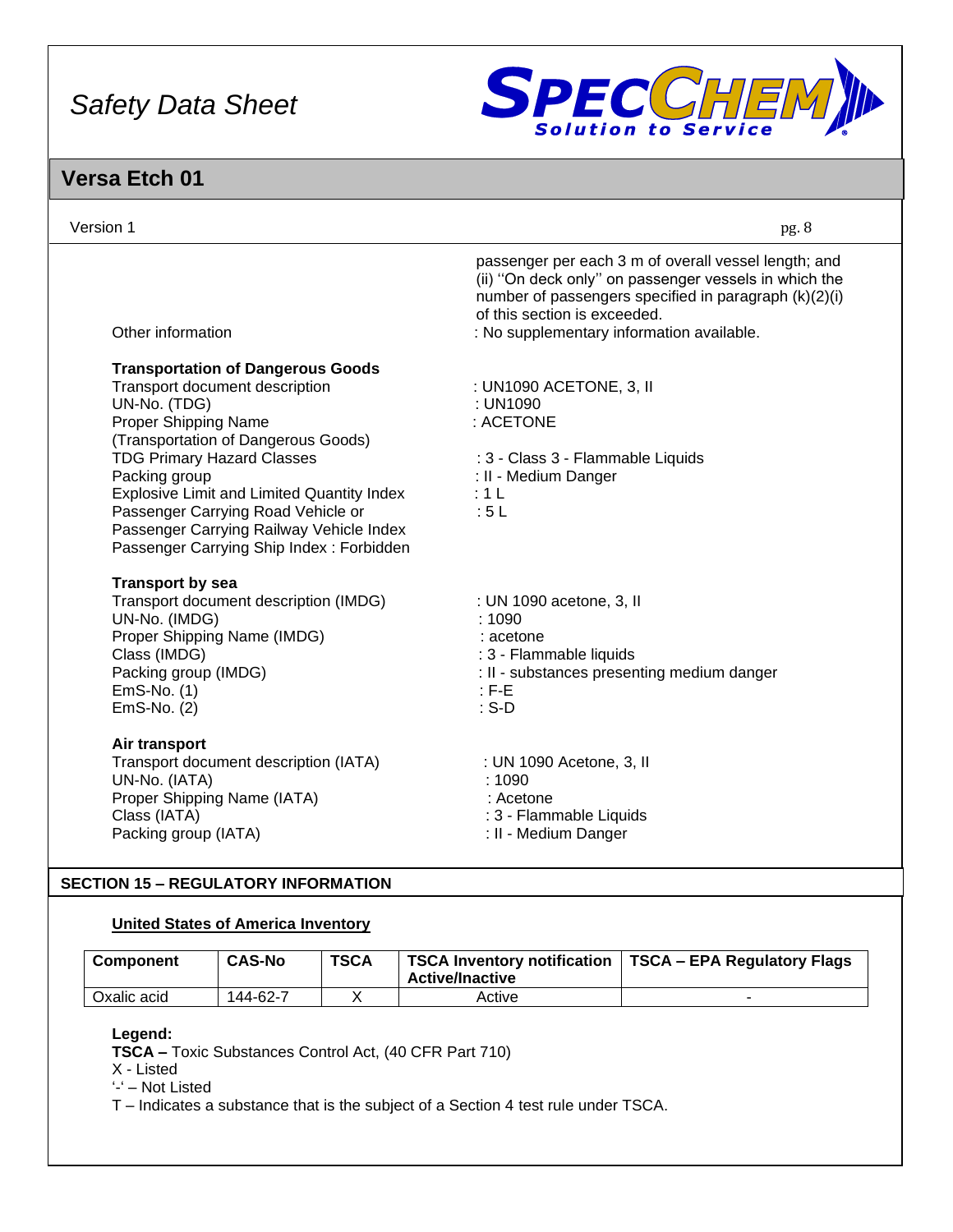

### **Versa Etch 01**

#### Version 1 pg. 9

#### **TSCA 12 (b) –** Notices of Export

| Component   | <b>CAS-No</b> | <b>TSCA 12(b) – Notices of Export</b> |
|-------------|---------------|---------------------------------------|
| Oxalic acid | 44-62-7       | Section 4                             |

#### **International Inventories**

Canada (DSL/NDSL), Europe (EINECS/ELINCS/NLP), Philippines (PICCS), Japan (ENCS), Australia (AICS), China (IECSC), Korea (ECL).

| <b>Component</b> | <b>CAS-No</b> | DSL | <b>NDSL</b> | <b>EINECS</b> | <b>PICCS</b> | <b>ENCS</b> | <b>AICS</b> | <b>IECSC</b> | <b>KECL</b> |
|------------------|---------------|-----|-------------|---------------|--------------|-------------|-------------|--------------|-------------|
| Oxalic acid      | 144-62-7      |     |             | 205-634-3     |              |             |             |              | KE-13152    |
| Acetone          | 67-64-1       |     |             | 200-662-2     |              |             |             |              | KE-29367    |

#### **Canada**

SDS in compliance with provisions of information as set out in Canadian Standard – Part4, Schedule 1 and 2 of the Hazardous Products Regulations (HPR) and meets the requirements of the HPR (Paragraph 13(1)(a) of the Hazardous Products Act (HPA)).

Canada – National Pollutant Release Inventory (NPRI) – Acetone – Part 4 substance.

#### **U.S. Federal Regulations**

**SARA 313** - Not applicable **SARA 311/312 Hazard Categories -** See section 2 for more information **CWA (Clean Water Act) -** Not applicable **Clean Air Act** - Not applicable **OSHA** - Occupational Safety and Health Administration Not applicable **CERCLA** - Not applicable

**California Proposition 65** - This product does not contain any Proposition 65 chemicals.

#### **U.S. State Right-to-Know Regulations**

| <b>Component</b> | Massachusetts | New Jersey | Pennsvlvania | <b>Illinois</b> | Rhode Island |
|------------------|---------------|------------|--------------|-----------------|--------------|
| Oxalic acid      |               |            |              |                 |              |

#### **U.S. Department of Transportation**

| Reportable Quantity (RQ):          | N |
|------------------------------------|---|
| <b>DOT Marine Pollutant</b>        | N |
| <b>DOT Severe Marine Pollutant</b> | N |

**U.S. Department of Homeland Security** This product does not contain any DHS chemicals.

#### **Other International Regulations**

**Mexico – Grade Slight risk, Grade 1**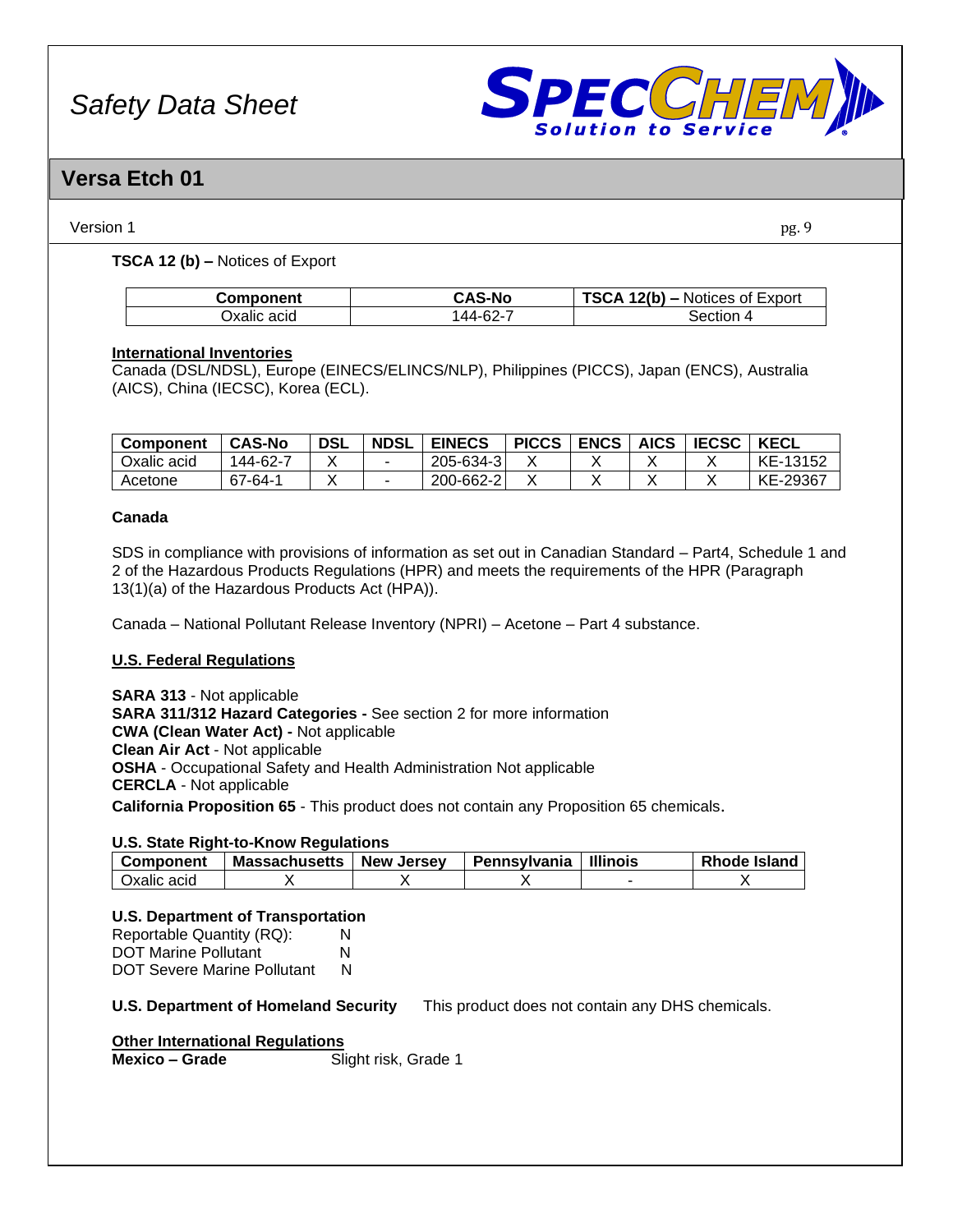

### **Versa Etch 01**

version 1 pg. 10

#### **SECTION 16 – OTHER INFORMATION**

Prepared By: Chris Eigbrett (MSDS to GHS Compliance) Date of Printing: July 1, 2018

The information contained herein is believed to be accurate but is not warranted to be so. Data and calculations are based on information furnished by the manufacturer of the product and manufacturers of the components of the product. Users are advised to confirm in advance of the need that information is current, applicable and suited to the circumstances of use. This safety sheet cannot cover all possible situations which the user may experience during processing. Each aspect of your operation should be examined to determine if, or where, additional precautions may be necessary. All health and safety information contained in this bulletin should be provided to your employees or customers. SpecChem assumes no responsibility for injury to vendee or third party person proximately caused by the material if reasonable safety procedures are not adhered to as stipulated in the data sheet. Furthermore, SpecChem assumes no responsibility for injury caused by abnormal use of this material even if reasonable safety procedures are followed. Compliance with all applicable federal, state, and local laws and local regulations remains the responsibility of the user.

#### **END OF SDS SHEET**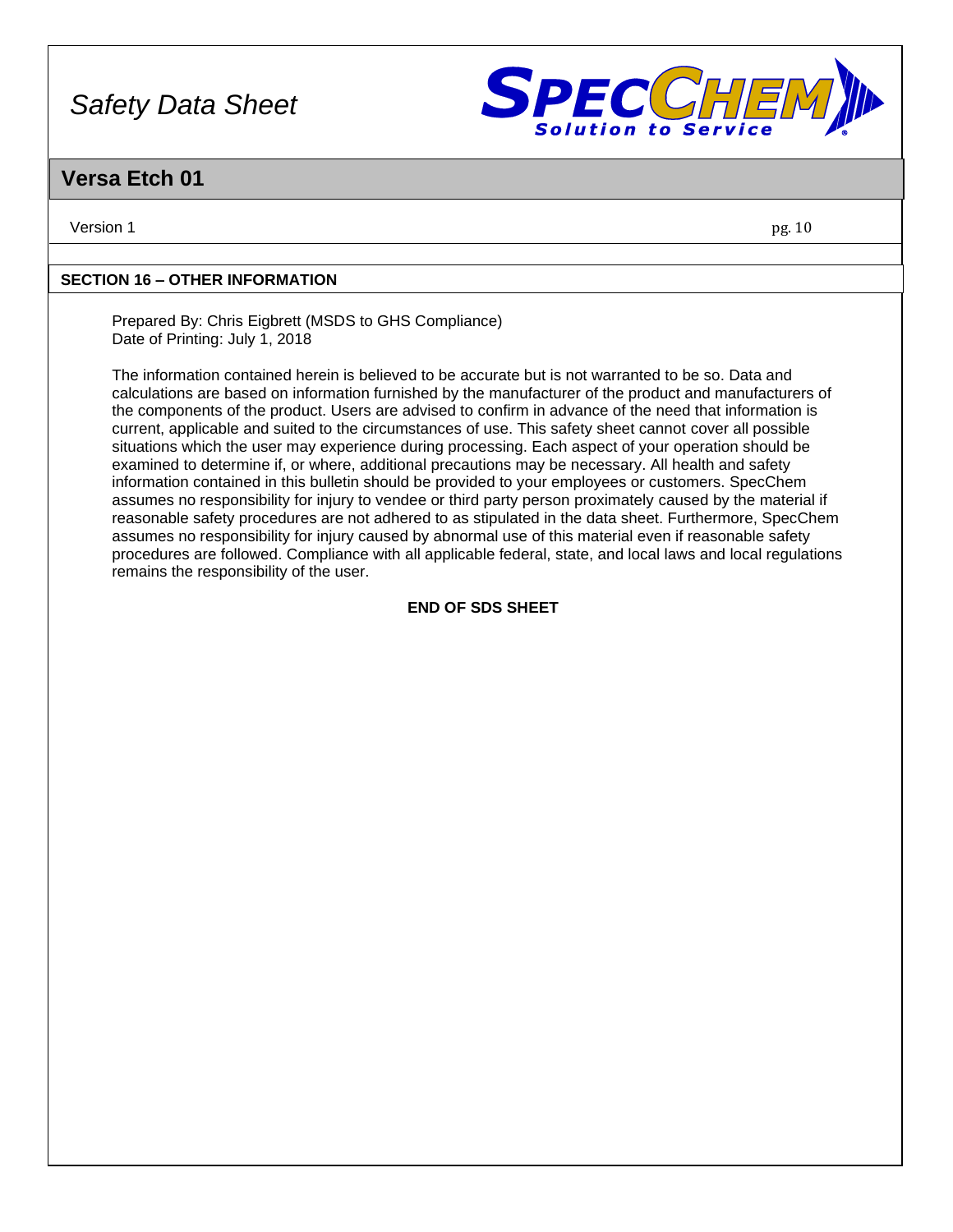

### **Versa Etch 03, 05, 15**

version 1 pg. 1 pg. 1 pg. 1 pg. 1 pg. 1 pg. 1 pg. 1 pg. 1 pg. 1 pg. 1 pg. 1 pg. 1 pg. 1

#### **SECTION 1 – PRODUCT AND COMPANY IDENTIFICATION**

| 1.1 Trade Name (as labeled):    | Versa Etch 03,05,15           |
|---------------------------------|-------------------------------|
| Synonyms:                       | N/A                           |
| CAS No:                         | Mixture                       |
| 1.2 Product Use:                | Surface Retarder              |
| 1.3 Company Name:               | <b>SpecChem</b>               |
| Company Address:                | 1511 Baltimore Ave; Suite 600 |
| Company Address Cont:           | Kansas City, MO 64108         |
| <b>Business Phone:</b>          | $(816)$ 968-5600              |
| Website:                        | www.specchemllc.com           |
| 1.4 Emergency Telephone Number: | Chemtrec: (800) 424-9300      |
| Date of Last Revision:          | July 1, 2018                  |
| Date of Current Revision:       | December 11, 2020             |

#### **SECTION 2 – HAZARDS IDENTIFICATION**

#### **Classification**

This chemical is considered hazardous by the 2012 OSHA Hazard Communication Standard (29 CFR 1910.1200)

Flammable liquids: Category 2 Acute oral toxicity: Category 4 Acute dermal toxicity: Category 4 Serious Eye Damage/Eye Irritation: Category 2A Specific target organ toxicity – (single exposure): Category 3 Target Organs – Kidney, Liver.

#### **Label Elements**

**Signal Word** Danger

#### **Hazard Statements**

Causes serious eye damage Highly flammable liquid and vapour May cause drowsiness or dizziness May cause damage to organs through prolonged or repeated exposure Harmful if swallowed or in contact with skin



**EU and GHS Symbols**

**Precautionary Statements Prevention**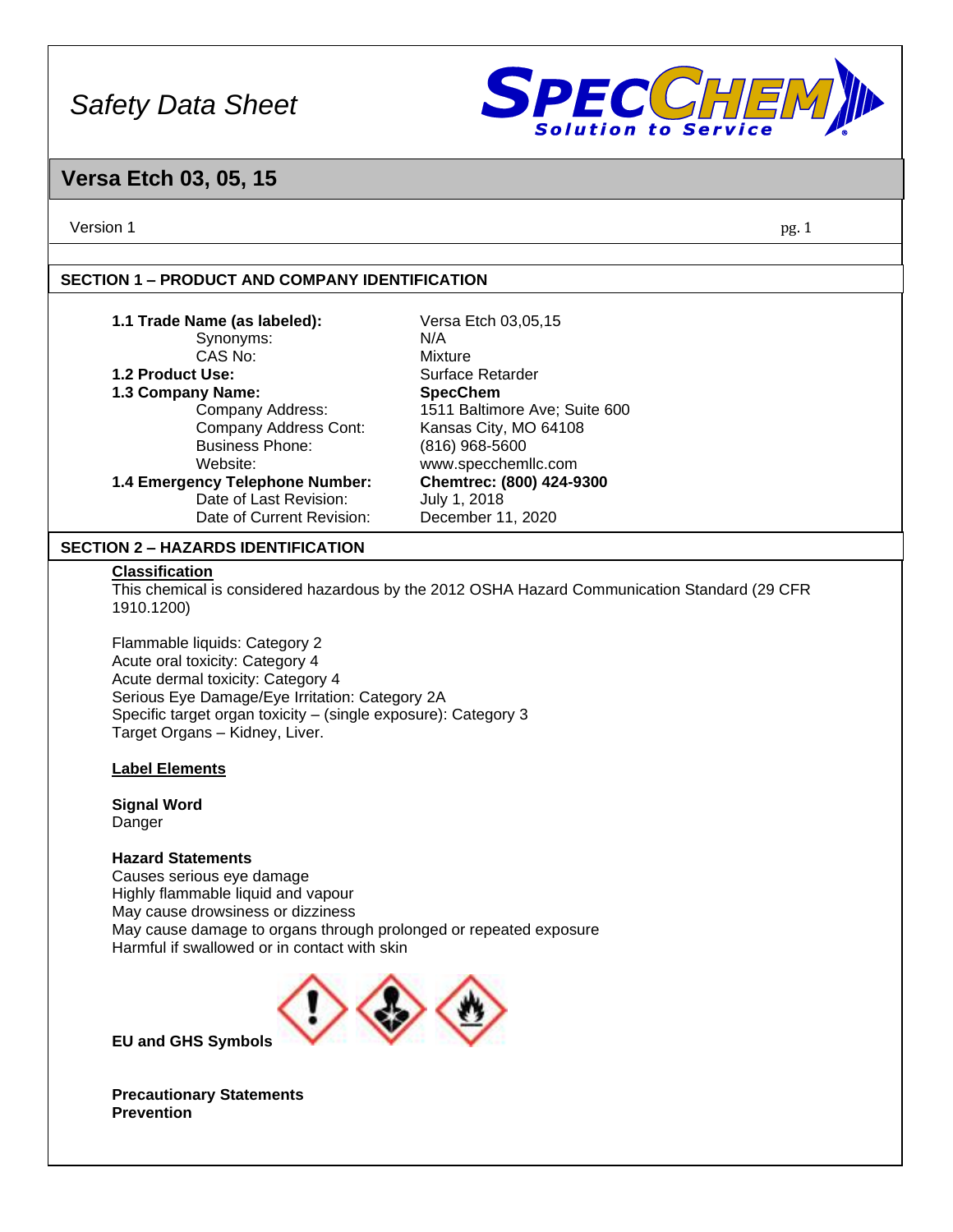

## **Versa Etch 03, 05, 15**

| Version 1                                                                                                                                                                                                                                                                                                                                                                                                                                                                                                                                                                                                                                                                                                                                                                                                                                                                                                                                                                                                                                                                                                                                                                                                                                                                                        | pg. 2 |
|--------------------------------------------------------------------------------------------------------------------------------------------------------------------------------------------------------------------------------------------------------------------------------------------------------------------------------------------------------------------------------------------------------------------------------------------------------------------------------------------------------------------------------------------------------------------------------------------------------------------------------------------------------------------------------------------------------------------------------------------------------------------------------------------------------------------------------------------------------------------------------------------------------------------------------------------------------------------------------------------------------------------------------------------------------------------------------------------------------------------------------------------------------------------------------------------------------------------------------------------------------------------------------------------------|-------|
| Wash face, hands, and any exposed skin thoroughly after handling<br>Do not eat, drink, or smoke when using this product<br>Wear protective gloves/protective clothing/eye protection/face protection<br>Do not breathe dust/fume/gas/mist/vapors/spray<br>Keep away from heat, hot surfaces, open flames, sparks. - No smoking.<br>Keep container tightly closed.<br>Take precautionary measures against static discharge.<br>Use only non-sparking tools.<br>Use explosion-proof electrical, lighting, ventilating equipment<br>Response<br>Get medical attention/advice if you feel unwell<br><b>Skin</b><br>IF ON SKIN: Wash with plenty of soap and water<br>Call a POISON CENTER of doctor/physician if you feel unwell<br>Take off contaminated clothing immediately and wash contaminated clothing before reuse<br><b>Eyes</b><br>IF IN EYES: Rinse cautiously with water for several minutes. Remove contact lenses, if present and<br>easy to do. Continue rinsing. Immediately call a POISON CENTER or doctor/physician.<br>Ingestion<br>IF SWALLOWED: Call a POISON CENTER or doctor/physician if you feel unwell. Rinse mouth.<br><b>Disposal</b><br>Dispose of contents/container to an approved waste disposal plant<br>Hazards not otherwise classified (HNOC)<br>None identified |       |
|                                                                                                                                                                                                                                                                                                                                                                                                                                                                                                                                                                                                                                                                                                                                                                                                                                                                                                                                                                                                                                                                                                                                                                                                                                                                                                  |       |

#### **SECTION 3 – COMPOSITION / INFORMATION ON INGREDIENTS**

| <b>Hazardous Ingredients</b>                                                                                                      | WT%      | <b>CAS No.</b> |           | <b>EINECS No.   Hazard Classification</b> |
|-----------------------------------------------------------------------------------------------------------------------------------|----------|----------------|-----------|-------------------------------------------|
| Tartaric acid                                                                                                                     | $1 - 5%$ | 87-69-4        | 201-766-0 | Eye Irrit. 1                              |
| Propylene Glycol                                                                                                                  | $1 - 5%$ | 57-55-6        | 200-338-0 | None                                      |
| Dimethyl Ketone                                                                                                                   | $1 - 5%$ | 67-64-1        | 200-662-2 | Flam Liq. 2, Eye Irrit. 2A, STOT SE 3     |
| Balance of other ingredients are non-hazardous or less than 1% in concentration (or 0.1% for carcinogens, reproductive toxins, or |          |                |           |                                           |
| respiratory sensitizers).                                                                                                         |          |                |           |                                           |

**Note:** All WHMIS required information is included in appropriate sections based on the ANSI Z400.1-2010 format. This product has been classified in accordance with the hazard criteria of the CPR and the MSDS contains all the information required by the CPR, EU Directives and the Japanese Industrial Standard JIS Z 7250:2000

#### **SECTION 4 – FIRST AID MEASURES**

#### **4.1 Description of First Aid Measures:**

**General Advice:** If symptoms persist, call a physician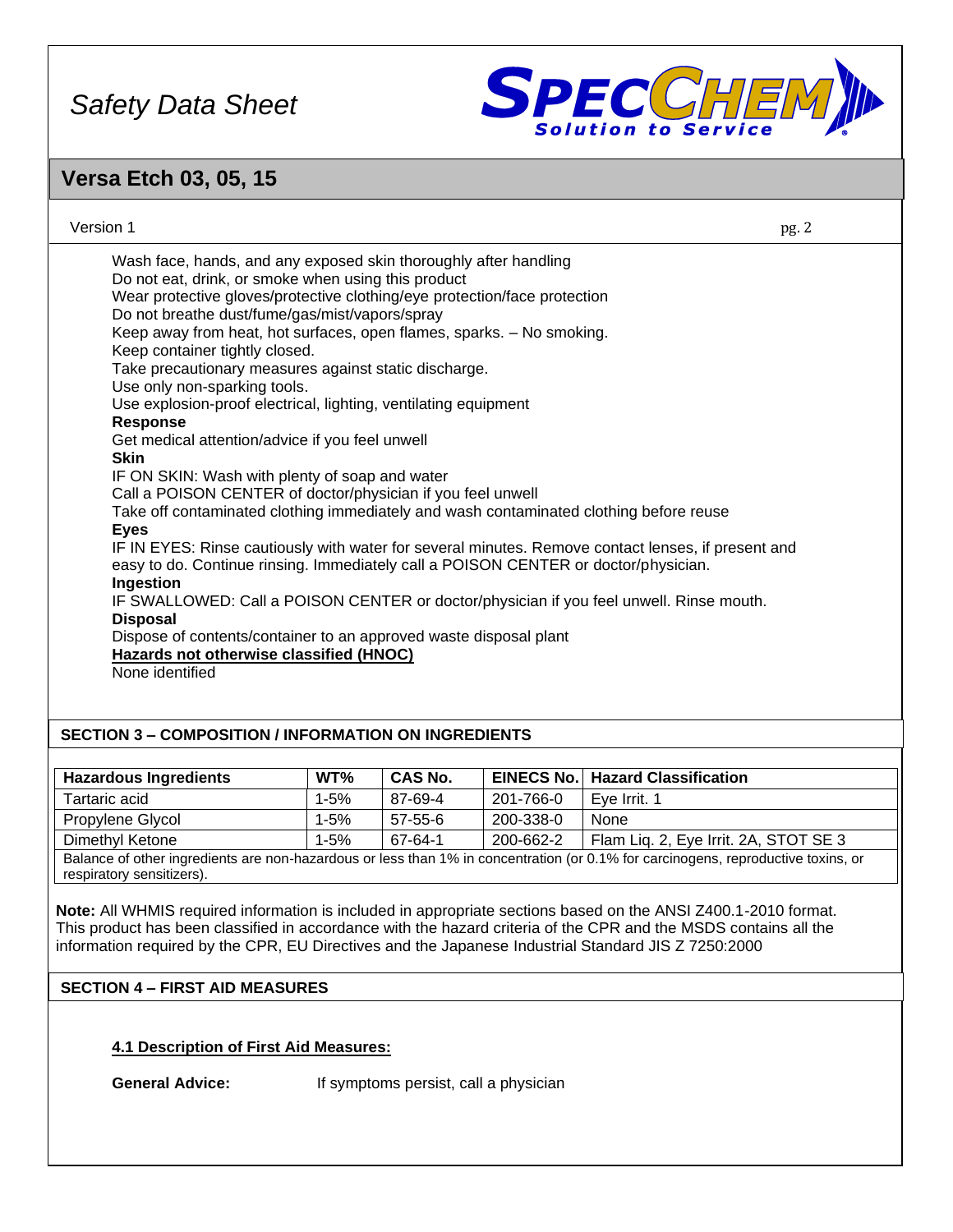

### **Versa Etch 03, 05, 15**

|                                            | pg.3                                                                                                                                                                                        |
|--------------------------------------------|---------------------------------------------------------------------------------------------------------------------------------------------------------------------------------------------|
| <b>Eye Contact:</b>                        | Flush with large amounts of water. Remove contact lenses if easy to do<br>so. Continue rinsing. If signs/symptoms develop, get medical attention.                                           |
| <b>Skin Contact:</b>                       | IF ON SKIN (or hair): Remove/Take off immediately all contaminated<br>clothing. Rinse skin with water/shower. If skin irritation occurs: Get<br>medical advice/attention.                   |
| Inhalation:                                | IF INHALED: Remove victim to fresh air and keep at rest in a position<br>comfortable for breathing. Call a POSION CENTER or doctor/physician<br>if you feel unwell.                         |
| Ingestion:                                 | Clean mouth with water and drink afterwards plenty of water. Do not<br>give milk/oil to drink. Do not induce vomiting. Give activated charcoal.<br>Get medical attention if symptoms occur. |
|                                            |                                                                                                                                                                                             |
|                                            | 4.2 Symptoms and Effects Both Acute and Delayed:                                                                                                                                            |
| <b>Symptoms/effects:</b>                   | Not expected to present a significant hazard under anticipated                                                                                                                              |
|                                            | conditions of normal use.                                                                                                                                                                   |
|                                            | Symptoms/effects after inhalation: EXPOSURE TO HIGH CONCENTRATIONS: Feeling of                                                                                                              |
|                                            | weakness. Irritation of the respiratory tract. Nausea. Vomiting.                                                                                                                            |
|                                            | Headache. Central nervous system depression. Dizziness. Narcosis.                                                                                                                           |
|                                            | Excited/restless. Drunkenness. Disturbed motor response. Respiratory                                                                                                                        |
|                                            | difficulties. Disturbances of consciousness.                                                                                                                                                |
|                                            | Symptoms/effects after skin contact: ON CONTINUOUS EXPOSURE/CONTACT: Dry skin.                                                                                                              |
|                                            | Cracking of the skin.                                                                                                                                                                       |
|                                            | Symptoms/effects after eye contact: Irritation of the eye tissue.                                                                                                                           |
| <b>4.3 Recommendations to Physicians:</b>  |                                                                                                                                                                                             |
| Notes to Physician: Treat symptomatically. |                                                                                                                                                                                             |
| <b>SECTION 5 - FIRE FIGHTING MEASURES</b>  |                                                                                                                                                                                             |

#### **5.1 Fire Extinguishing Materials:**

**Suitable extinguishing media:** Quick-acting ABC powder extinguisher. Quick-acting BC powder extinguisher. Quick-acting class B foam extinguisher. Quick-acting CO2 extinguisher. Class B foam (alcohol-resistant). Water spray if puddle cannot expand.

**Unsuitable extinguishing media:** Water (quick-acting extinguisher, reel); risk of puddle expansion. Water; risk of puddle expansion.

### **5.2 Unusual Fire and Explosion Hazards:**

**Fire hazard:** DIRECT FIRE HAZARD. Highly flammable liquid and vapour. Gas/vapor flammable with air within explosion limits. INDIRECT FIRE HAZARD. May be ignited by sparks. Gas/vapor spreads at floor level: ignition hazard. Reactions involving a fire hazard: see "Reactivity Hazard". **Explosion hazard:** DIRECT EXPLOSION HAZARD. Gas/vapour explosive with air within explosion limits. INDIRECT EXPLOSION HAZARD. Heat may cause pressure rise in tanks/drums: explosion risk. may be ignited by sparks. Reactions with explosion hazards: see "Reactivity Hazard". **Reactivity:** Violent to explosive reaction with many compounds. Prolonged storage: on exposure to light: release of harmful gases/vapours.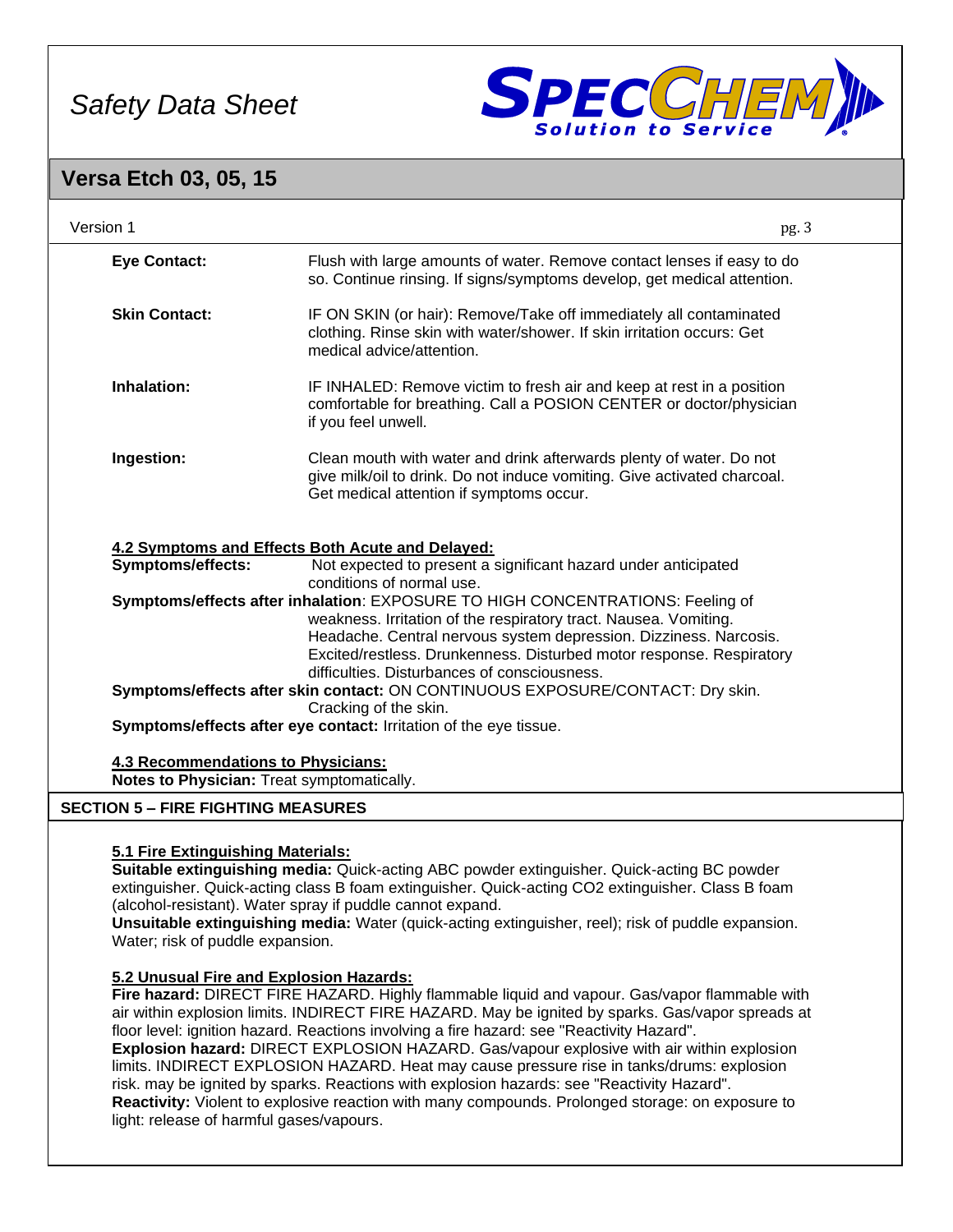

### **Versa Etch 03, 05, 15**

Version 1 pg. 4

#### **5.3 Special Fire-Fighting Procedures:**

**Firefighting instructions**: Cool tanks/drums with water spray/remove them into safety. Physical explosion risk: extinguish/cool from behind cover. Do not move the load if exposed to heat. After cooling: persistant risk of physical explosion.

**Protection during firefighting:** Heat/fire exposure: compressed air/oxygen apparatus.

#### **SECTION 6 – ACCIDENTAL RELEASE MEASURES (STEPS FOR SPILLS)**

#### **6.1 Personal Precautions, Protective Equipment and Emergency Procedures:**

Gloves. Protective goggles. Protective clothing. Large spills/in enclosed spaces: compressed air apparatus.

#### **6.2 Environmental Precautions:**

Do not discharge to streams, ponds, lakes or sewers. Avoid subsoil penetration. For larger, cover drains and build dikes to prevent entry into sewer systems or bodies of water.

#### **6.3 Spill and Leak Response:**

Remove all sources of ignition. Keep away from heat/sparks/open flames/hot surfaces. - No smoking. Use only non-sparking tools. Soak up with sawdust, sand, oil dry or other inert absorbent material. Pick up and transfer to properly labelled containers.

#### **SECTION 7 - HANDLING AND STORAGE**

#### **7.1 Precautions for Safe Handling:**

Do not use sparking tools. Ground containers when transferring material. Avoid formation of respirable particles. Do not breathe vapours or spray mist. Avoid contact with skin, eyes and clothing. Wash hands thoroughly after handling. Wash contaminated clothing before re-use. \*\*\*Agitate thoroughly before use\*\*\*

#### **7.2 Storage and Handling Practices:**

**Storage conditions:** Keep only in the original container in a cool, well ventilated place away from : Heat sources, Direct sunlight, incompatible materials. Keep container closed when not in use.

**Incompatible products**: Strong bases. Strong acids.

**Incompatible materials**: Sources of ignition. Direct sunlight.

**Storage temperature:** 15 - 20 °C

**Heat-ignition**: KEEP SUBSTANCE AWAY FROM: heat sources. ignition sources.

**Prohibitions on mixed storage:** KEEP SUBSTANCE AWAY FROM: oxidizing agents. reducing agents. strong acids. (strong) bases. halogens. amines.

**Storage area:** Store in a cool area. Keep out of direct sunlight. Store in a dry area. Store in a dark area. Ventilation at floor level. Fireproof storeroom. Provide for an automatic sprinkler system.

Provide for a tub to collect spills. Provide the tank with earthing. Meet the legal requirements. **Special rules on packaging**: SPECIAL REQUIREMENTS: closing. with pressure relief valve. clean.

opaque. correctly labelled. meet the legal requirements. Secure fragile packagings in solid containers. **Packaging materials**: SUITABLE MATERIAL: steel. stainless steel. carbon steel. aluminium. iron.

copper. nickel. bronze. glass. MATERIAL TO AVOID: synthetic material.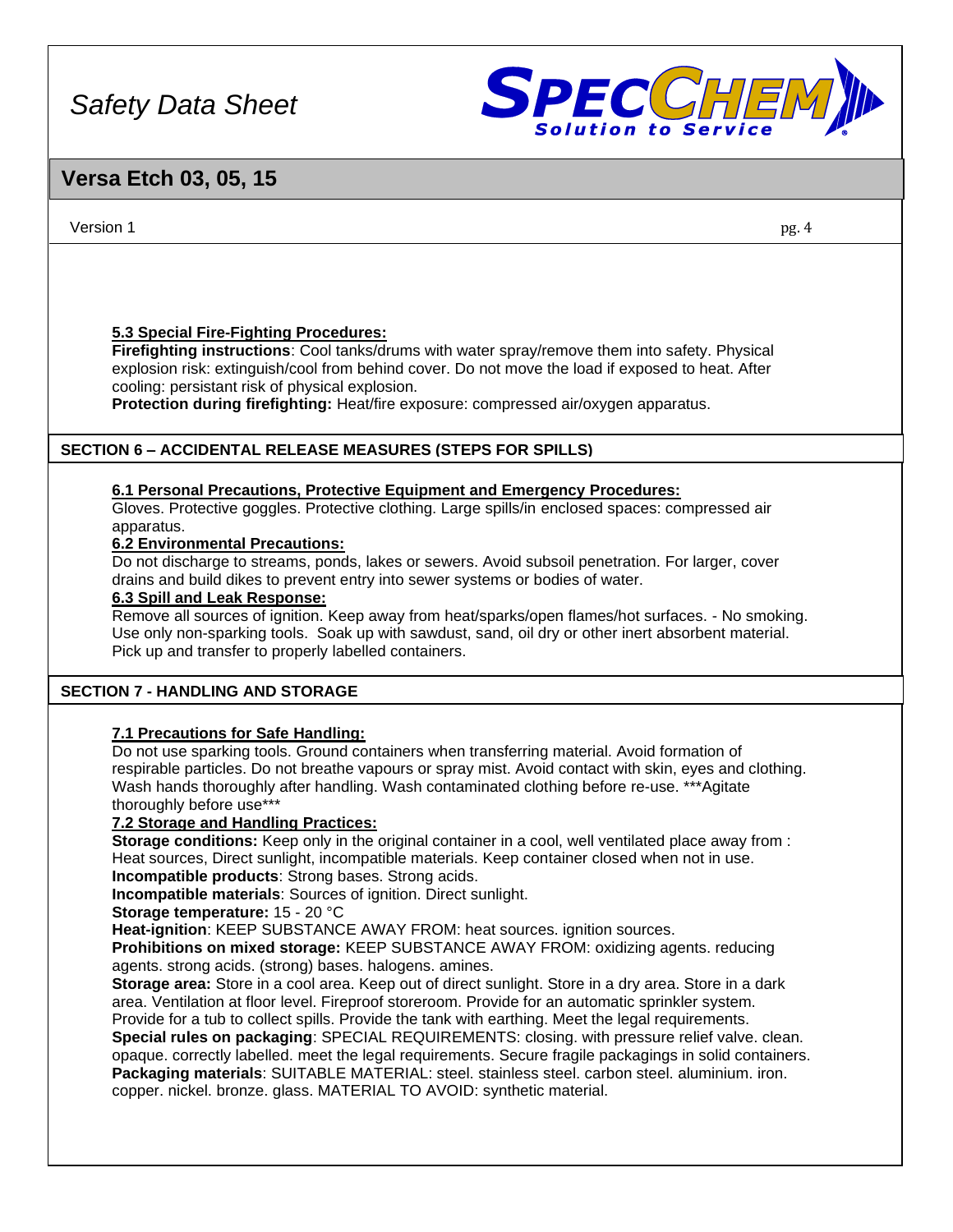

### **Versa Etch 03, 05, 15**

Version 1 pg. 5

#### **SECTION 8 – EXPOSURE CONTROLS / PERSONAL PROTECTION**

#### **8.1 Exposure Parameters:**

| Ingredients     | <b>CAS No.</b> | <b>OSHA PEL</b>               | NIOSH PEL           |
|-----------------|----------------|-------------------------------|---------------------|
| Dimethyl Ketone | 67-64-1        | TWA: $2400$ mg/m <sup>3</sup> | TWA: $590$ mg/m $3$ |

#### **8.2 Exposure Controls:**

**Ventilation and Engineering Controls:** Local ventilation must be used during

application. Use suitable ventilation to remove mists or vapors during spray or other applications. **Respiratory Protection:** Wear suitable personal respirator and protective suit when spray or mist occurs. **Eye Protection:** Wear safety glasses with side shields or goggles Hand Protection: **Hand Protection:** Wear protective gloves. **Body Protection:** The Rubber apron, boots or coveralls as necessary to prevent skin contact.

#### **SECTION 9 – PHYSICAL AND CHEMICAL PROPERTIES**

#### **9.1 Information on Basic Physical and Chemical Properties:**

**Appearance (Physical State and Color):** Liquid **Odor:** Aromatic Odour **Odor Threshold:** No data available **pH:** 2-4 **Melting/Freezing Point:** No data available **Boiling Point:** 100°C (212°F) **Flash Point:** No data available **Evaporation Rate:** No data available **Flammability (Solid; Gas):** Not applicable **Vapor Pressure (mm Hg @ 20°C (68° F):** No data available **Vapor Density:** No data available **Relative Density:** No data available **Specific Gravity:** 1.03 **Solubility in Water:** Soluble in water **Weight per Gallon:** 8.5 - 8.7 **Partition Coefficient (n-octanol/water):** No data available **Auto-Ignition Temperature:** No data available **Decomposition Temperature:** No data available **Viscosity:** No data available

**9.2 Other Information:** No data available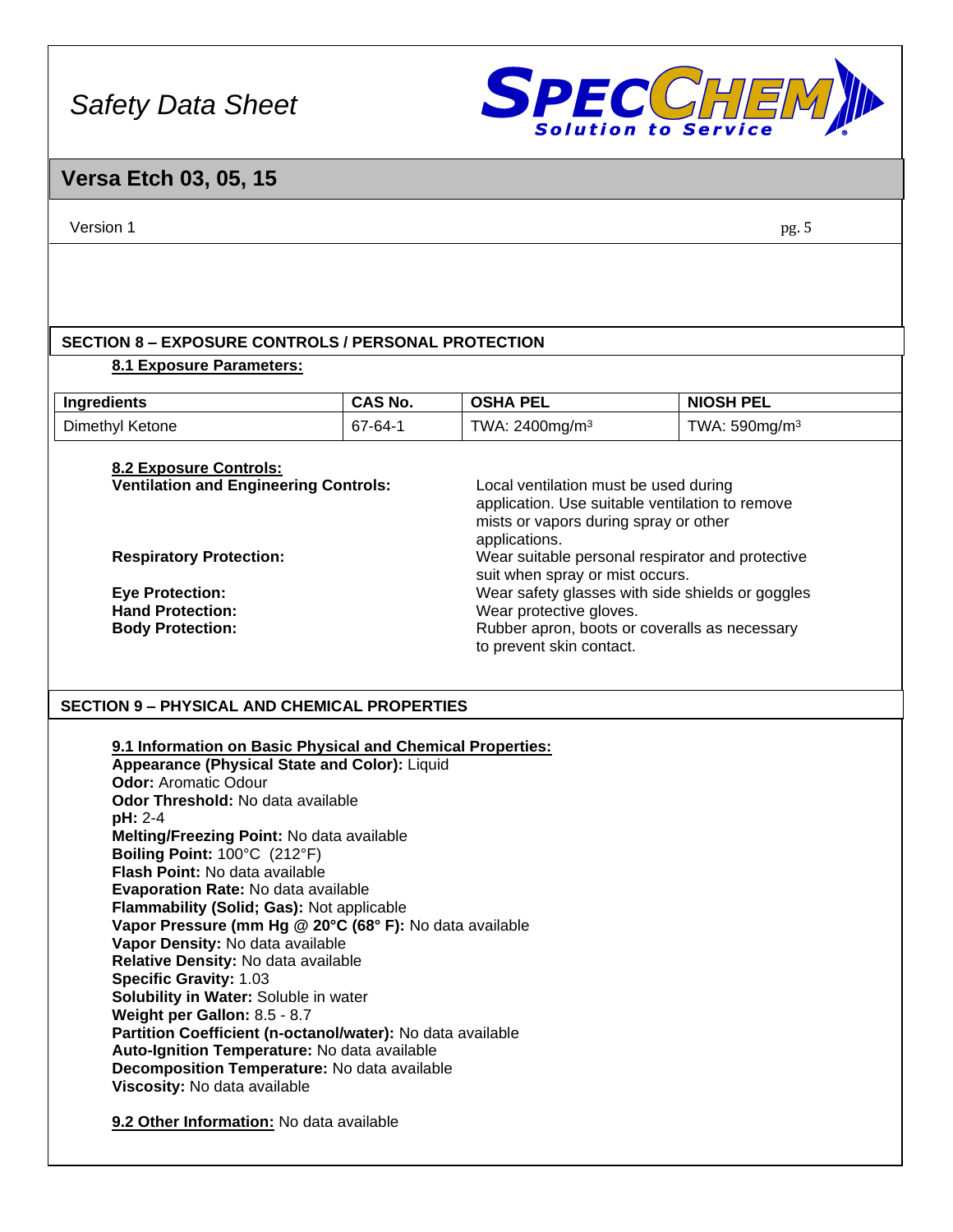

### **Versa Etch 03, 05, 15**

Version 1 pg. 6

### **SECTION 10 – STABILITY AND REACTIVITY**

**10.1 Reactivity:** Violent to explosive reaction with many compounds. Prolonged storage: on exposure to Light: release of harmful gases/vapours.

**10.2 Stability:** Unstable on exposure to light.

**10.3 Possibility of Hazardous Reactions:** Reacts with (strong) oxidizers.

**10.4 Conditions to Avoid:** Direct sunlight. Extremely high or low temperatures.

**10.5 Incompatible Substances:** Strong acids. Strong bases. Strong oxidizing agents.

**10.6 Hazardous Decomposition Products:** In case of fire situation, hydrogen fluoride, carbon monoxide,

carbon dioxide and other hazardous decomposition products may be formed.

#### **SECTION 11 – TOXICOLOGY INFORMATION**

#### **11.1 Information on Toxicological Effects:**

**Toxicity Data:**

|                 |                 | LD50 Dermal - Rabbit  | 5,800 mg/kg |
|-----------------|-----------------|-----------------------|-------------|
| Dimethyl Ketone | $67 - 41 - 1$   | LC50 Inhalation - Rat | 76 mg/l     |
|                 | LD50 Oral - Rat | 5,800 mg/kg           |             |

**Suspected Cancer Agent:** No data **Irritancy:** Skin, eye, respiratory irritant. Germ Cell Mutagenicity: No data

**Sensitization to the Product:** This product is not expected to cause skin sensitization. **Reproductive Toxicity:** This product is not expected to be a human reproductive toxicant.

#### **SECTION 12 – ECOLOGICAL INFORMATION**

#### **12.1 Toxicity:**

| Tartaric acid   | 87-69-4 | EC50 - Water Flea - 48h    | $230 \text{ mg/L}$ |
|-----------------|---------|----------------------------|--------------------|
| Dimethyl Ketone | 67-41-1 | LC50 - Rainbow Trout - 96h | 5540mg/L           |

| 12.2 Persistence and Degradability: | Persistence is unlikely. |
|-------------------------------------|--------------------------|
|                                     |                          |

**12.3 Bioaccumulative Potential:** No specific data available on this product.

**12.4 Mobility in Soil:** Will likely be mobile due to its water solubility.

**12.5 Results of PBT and vPvB Assessment:** No specific data available on this product.

**12.6 Other Adverse Effects:** No data available

**12.7 Water Endangerment Class:** At present, there are no ecotoxicological assessments for this product.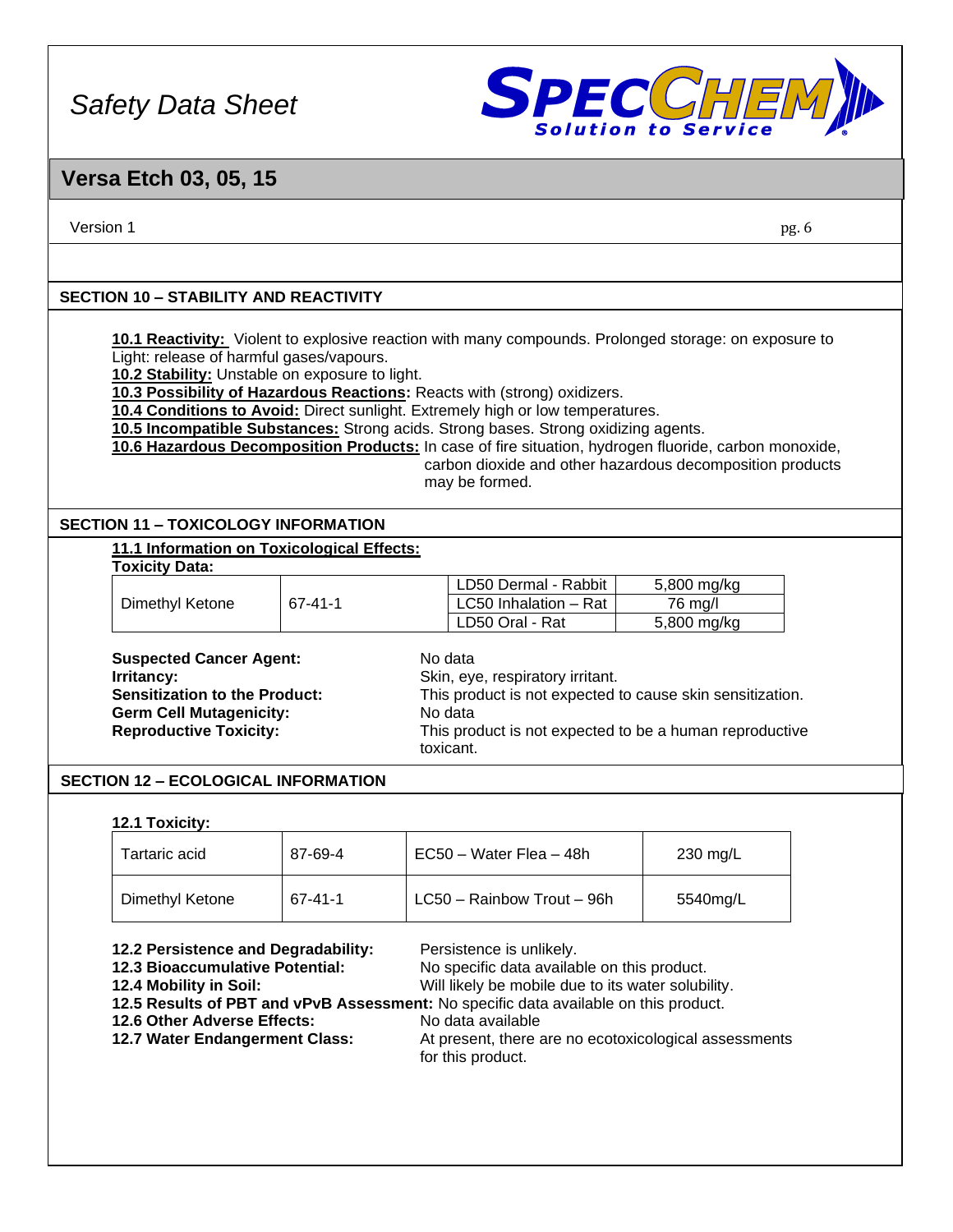

### **Versa Etch 03, 05, 15**

Version 1 pg. 7

#### **SECTION 13 – DISPOSAL CONSIDERATIONS**

**13.1 Waste Treatment Methods:** Waste disposal must be in accordance with appropriate U.S. Federal, State, and local regulations, those of Australia, EU Member States and Japan. **13.2 EU Waste Code:** 1357/2014 and 2017/997.

#### **SECTION 14 - TRANSPORTATION INFORMATION**

**Department of Transportation (DOT)**  In accordance with DOT Transport document description : UN1090 Acetone, 3, II UN-No.(DOT) : UN1090 Proper Shipping Name (DOT) : Acetone

Packing group (DOT)  $\qquad \qquad$  : II - Medium Danger Hazard labels (DOT) is a set of the state of the state of the state of the state of the state of the state of the state of the state of the state of the state of the state of the state of the state of the state of the stat DOT Packaging Non Bulk (49 CFR 173.xxx) : 202 DOT Packaging Bulk (49 CFR 173.xxx) : 242

: 3 - Class 3 - Flammable and combustible liquid 49 CFR 173.120

DOT Special Provisions (49 CFR 172.102) : IB2 - Authorized IBCs: Metal (31A, 31B and 31N); Rigid plastics (31H1 and 31H2); Composite (31HZ1). Additional Requirement: Only liquids with a vapor pressure less than or equal to 110 kPa at 50 C (1.1 bar at 122 F), or 130 kPa at 55 C (1.3 bar at 131 F) are authorized. T4 - 2.65 178.274(d)(2) Normal............. 178.275(d)(3) TP1 - The maximum degree of filling must not exceed the degree of filling determined by the following: Degree of filling =  $97/1 +$ a (tr - tf) Where: tr is the maximum mean bulk temperature during transport, and tf is the temperature in degrees celsius of the liquid during filling.

DOT Packaging Exceptions (49 CFR 173.xxx) : 150 DOT Quantity Limitations Passenger aircraft : 5 L /rail (49 CFR 173.27) DOT Quantity Limitations Cargo aircraft only : 60 L (49 CFR 175.75)

DOT Vessel Stowage Location : B - (i) The material may be stowed "on deck" or ''under deck'' on a cargo vessel and on a passenger vessel carrying a number of passengers limited to not more than the larger of 25 passengers, or one passenger per each 3 m of overall vessel length; and (ii) ''On deck only'' on passenger vessels in which the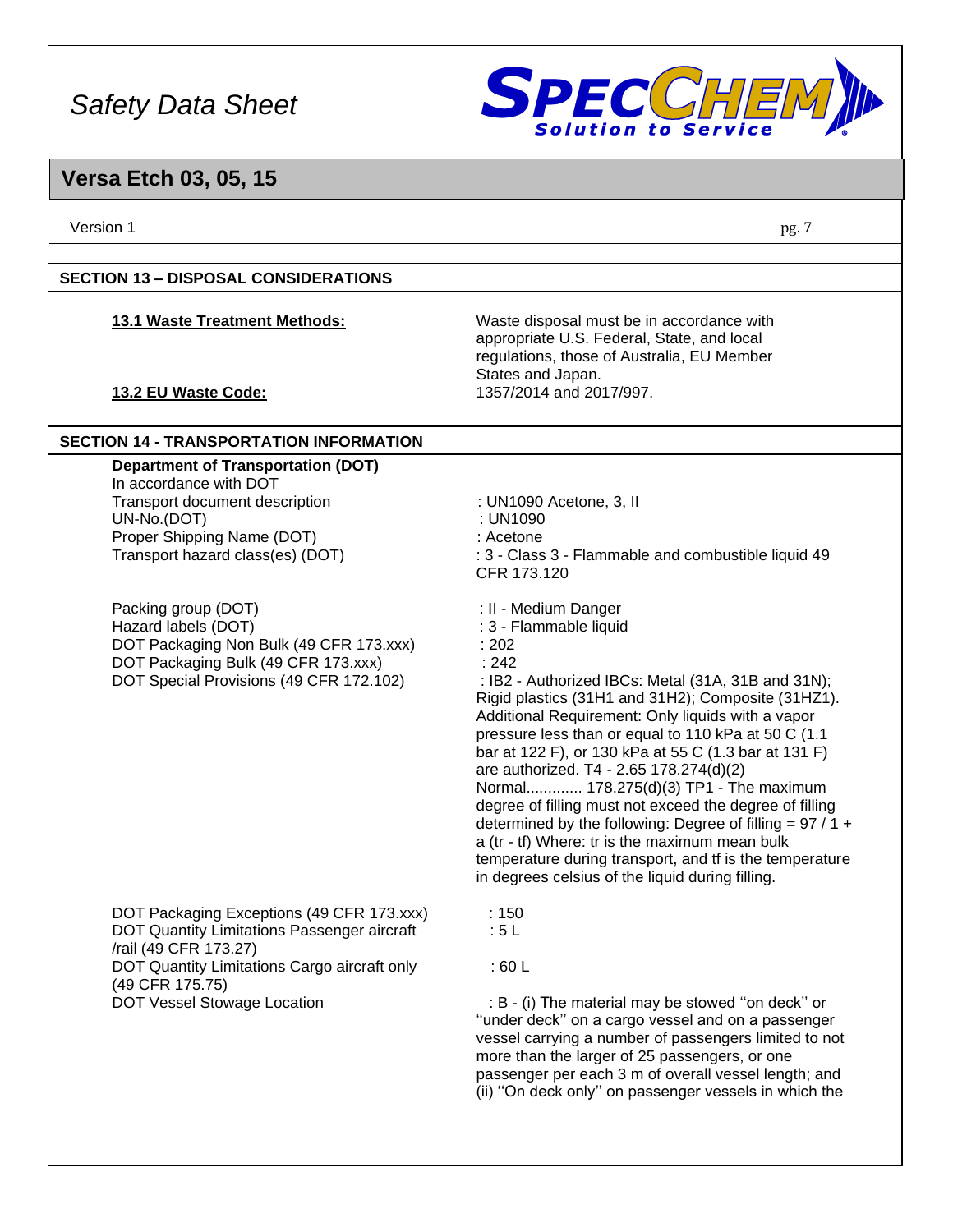

## **Versa Etch 03, 05, 15**

| Version 1                                                                                                                                                                                                                                                                                                                                                                                          | pg. 8                                                                                                                                            |
|----------------------------------------------------------------------------------------------------------------------------------------------------------------------------------------------------------------------------------------------------------------------------------------------------------------------------------------------------------------------------------------------------|--------------------------------------------------------------------------------------------------------------------------------------------------|
| Other information                                                                                                                                                                                                                                                                                                                                                                                  | number of passengers specified in paragraph (k)(2)(i)<br>of this section is exceeded.<br>: No supplementary information available.               |
| <b>Transportation of Dangerous Goods</b><br>Transport document description<br>UN-No. (TDG)<br>Proper Shipping Name<br>(Transportation of Dangerous Goods)<br><b>TDG Primary Hazard Classes</b><br>Packing group<br><b>Explosive Limit and Limited Quantity Index</b><br>Passenger Carrying Road Vehicle or<br>Passenger Carrying Railway Vehicle Index<br>Passenger Carrying Ship Index: Forbidden | : UN1090 ACETONE, 3, II<br>: UN1090<br>: ACETONE<br>: 3 - Class 3 - Flammable Liquids<br>: II - Medium Danger<br>:1L<br>:5L                      |
| <b>Transport by sea</b><br>Transport document description (IMDG)<br>UN-No. (IMDG)<br>Proper Shipping Name (IMDG)<br>Class (IMDG)<br>Packing group (IMDG)<br>EmS-No. (1)<br>EmS-No. (2)                                                                                                                                                                                                             | : UN 1090 acetone, 3, II<br>:1090<br>acetone :<br>: 3 - Flammable liquids<br>: II - substances presenting medium danger<br>$\pm$ F-E.<br>$: S-D$ |
| Air transport<br>Transport document description (IATA)<br>UN-No. (IATA)<br>Proper Shipping Name (IATA)<br>Class (IATA)<br>Packing group (IATA)                                                                                                                                                                                                                                                     | : UN 1090 Acetone, 3, II<br>: 1090<br>: Acetone<br>: 3 - Flammable Liquids<br>: II - Medium Danger                                               |

#### **SECTION 15 – REGULATORY INFORMATION**

#### **United States of America Inventory**

| <b>Component</b> | <b>CAS-No</b> | <b>TSCA</b> | <b>Active/Inactive</b> | TSCA Inventory notification   TSCA – EPA Regulatory Flags |
|------------------|---------------|-------------|------------------------|-----------------------------------------------------------|
| Tartaric Acid    | 87-69-4       |             |                        |                                                           |

#### **Legend:**

**TSCA –** Toxic Substances Control Act, (40 CFR Part 710)

X - Listed

'-' – Not Listed

T – Indicates a substance that is the subject of a Section 4 test rule under TSCA.

**TSCA 12 (b) –** Notices of Export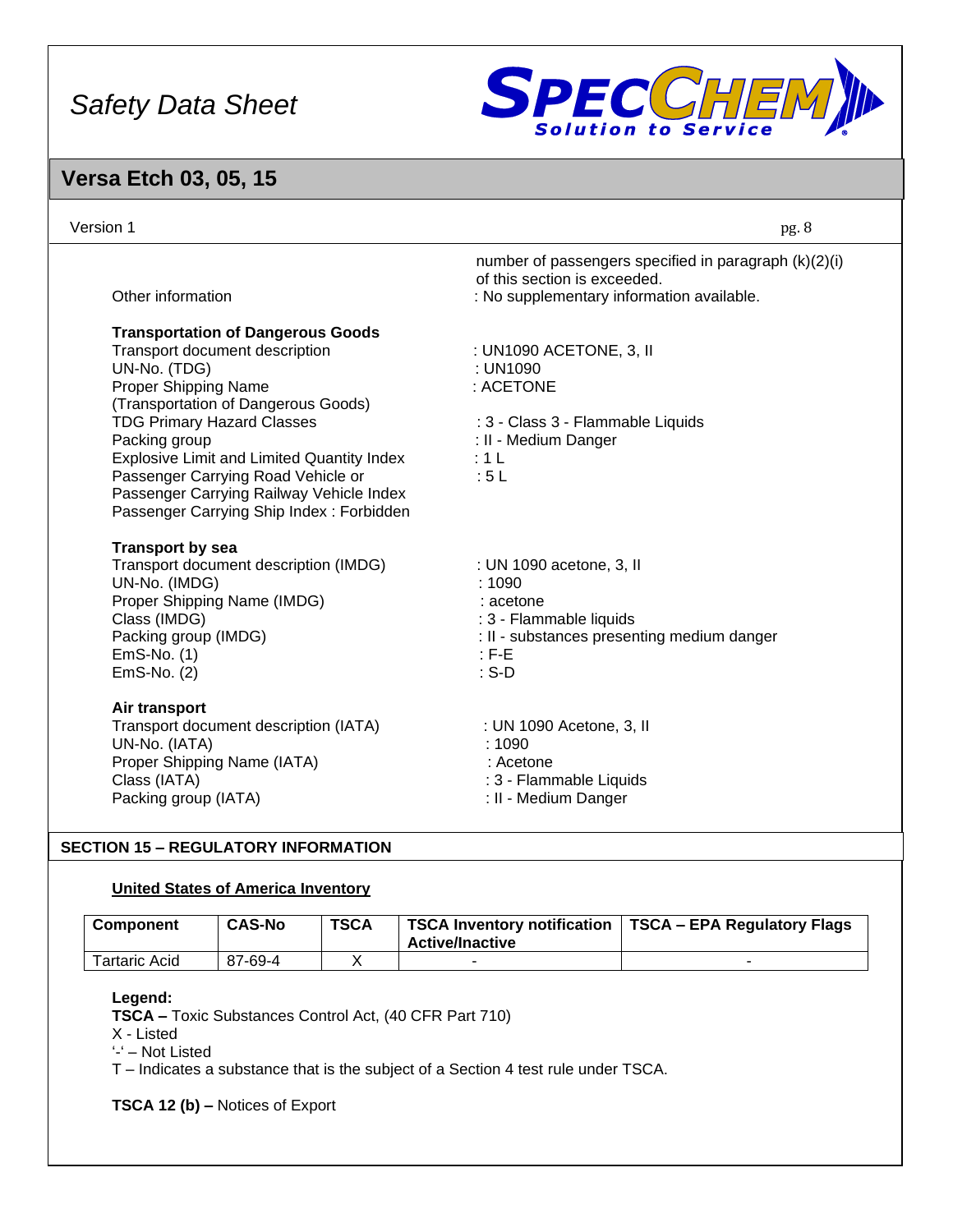

### **Versa Etch 03, 05, 15**

| Component     | <b>CAS-No</b> | <b>TSCA 12(b) – Notices of Export</b> |
|---------------|---------------|---------------------------------------|
| Tartaric Acid | 87-69-4       | Not applicable                        |

#### **International Inventories**

Canada (DSL/NDSL), Europe (EINECS/ELINCS/NLP), Philippines (PICCS), Japan (ENCS), Australia (AICS), China (IECSC), Korea (ECL).

| <b>Component</b> | <b>CAS-No</b> | <b>DSL</b> | <b>NDSL</b> | <b>EINECS</b> | <b>PICCS</b> | <b>ENCS</b> | <b>AICS</b> | <b>IECSC</b> | <b>KECL</b> |
|------------------|---------------|------------|-------------|---------------|--------------|-------------|-------------|--------------|-------------|
| Tartaric Acid    | 87-69-4       |            |             | 201-766-0     |              |             |             |              |             |
| Acetone          | 67-64-1       |            |             | 200-662-2     |              |             |             |              | KE-29367    |

#### **Canada**

SDS in compliance with provisions of information as set out in Canadian Standard – Part4, Schedule 1 and 2 of the Hazardous Products Regulations (HPR) and meets the requirements of the HPR (Paragraph 13(1)(a) of the Hazardous Products Act (HPA)).

Canada – National Pollutant Release Inventory (NPRI) – Acetone – Part 4 substance.

#### **U.S. Federal Regulations**

**SARA 313** – Not applicable **SARA 311/312 Hazard Categories** – See section 2 for more information **CWA (Clean Water Act) –** Not applicable **Clean Air Act** – Not applicable **OSHA** – Occupational Safety and Health Administration Not applicable **CERCLA** – Not applicable **California Proposition 65** – This product does not contain any Proposition 65 chemicals.

**U.S. State Right-to-Know Regulations** Not applicable **U.S. Department of Transportation** Reportable Quantity (RQ): N DOT Marine Pollutant N DOT Severe Marine Pollutant N

**U.S. Department of Homeland Security** This product does not contain any DHS chemicals.

#### **Other International Regulations**

**Mexico – Grade Slight risk, Grade 1** 

#### **SECTION 16 – OTHER INFORMATION**

Prepared By: Chris Eigbrett (MSDS to GHS Compliance) Date of Printing: July 1, 2018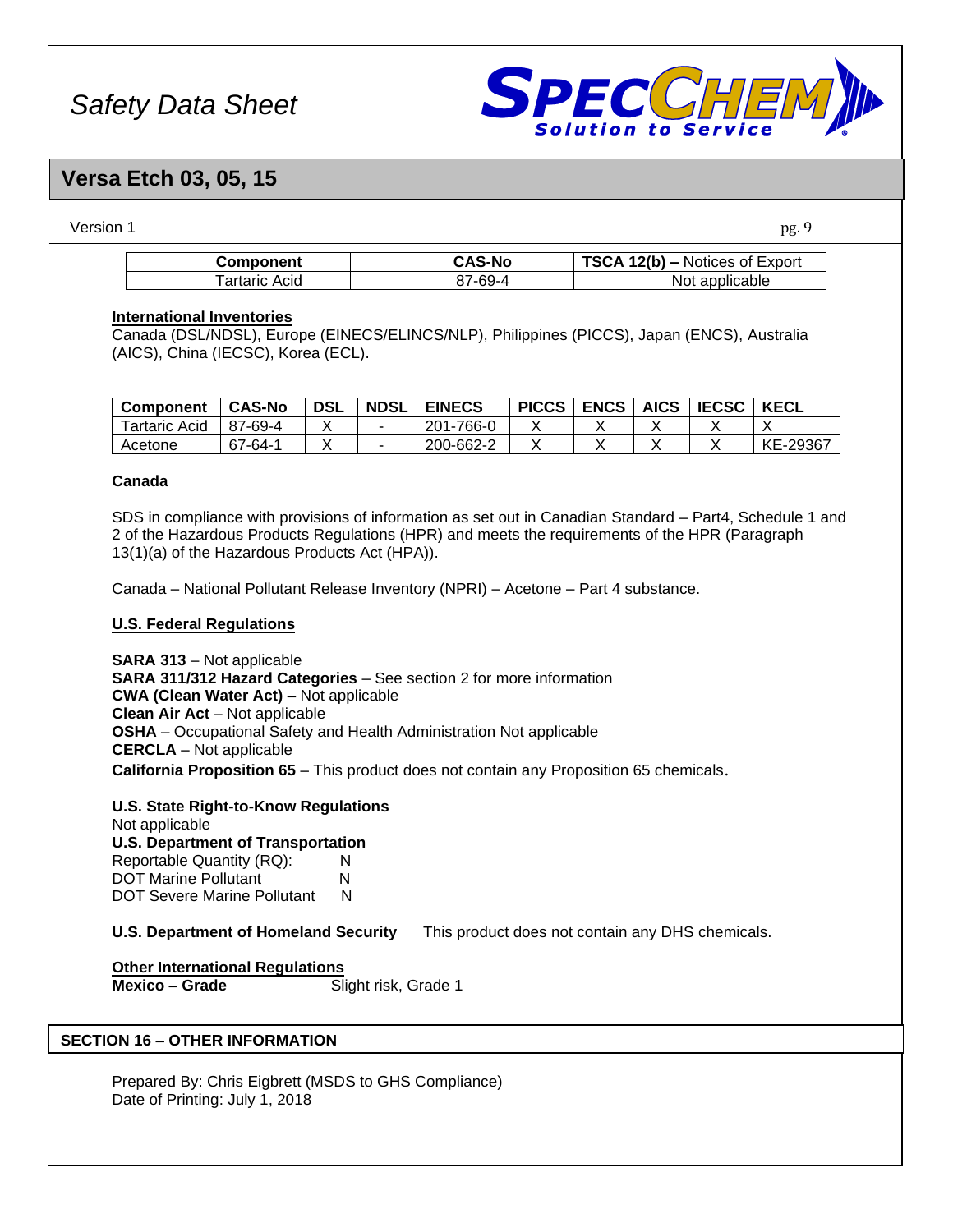

## **Versa Etch 03, 05, 15**

#### version 1 pg. 10

The information contained herein is believed to be accurate but is not warranted to be so. Data and calculations are based on information furnished by the manufacturer of the product and manufacturers of the components of the product. Users are advised to confirm in advance of the need that information is current, applicable and suited to the circumstances of use. This safety sheet cannot cover all possible situations which the user may experience during processing. Each aspect of your operation should be examined to determine if, or where, additional precautions may be necessary. All health and safety information contained in this bulletin should be provided to your employees or customers. SpecChem assumes no responsibility for injury to vendee or third party person proximately caused by the material if reasonable safety procedures are not adhered to as stipulated in the data sheet. Furthermore, SpecChem assumes no responsibility for injury caused by abnormal use of this material even if reasonable safety procedures are followed. Compliance with all applicable federal, state, and local laws and local regulations remains the responsibility of the user.

**END OF SDS SHEET**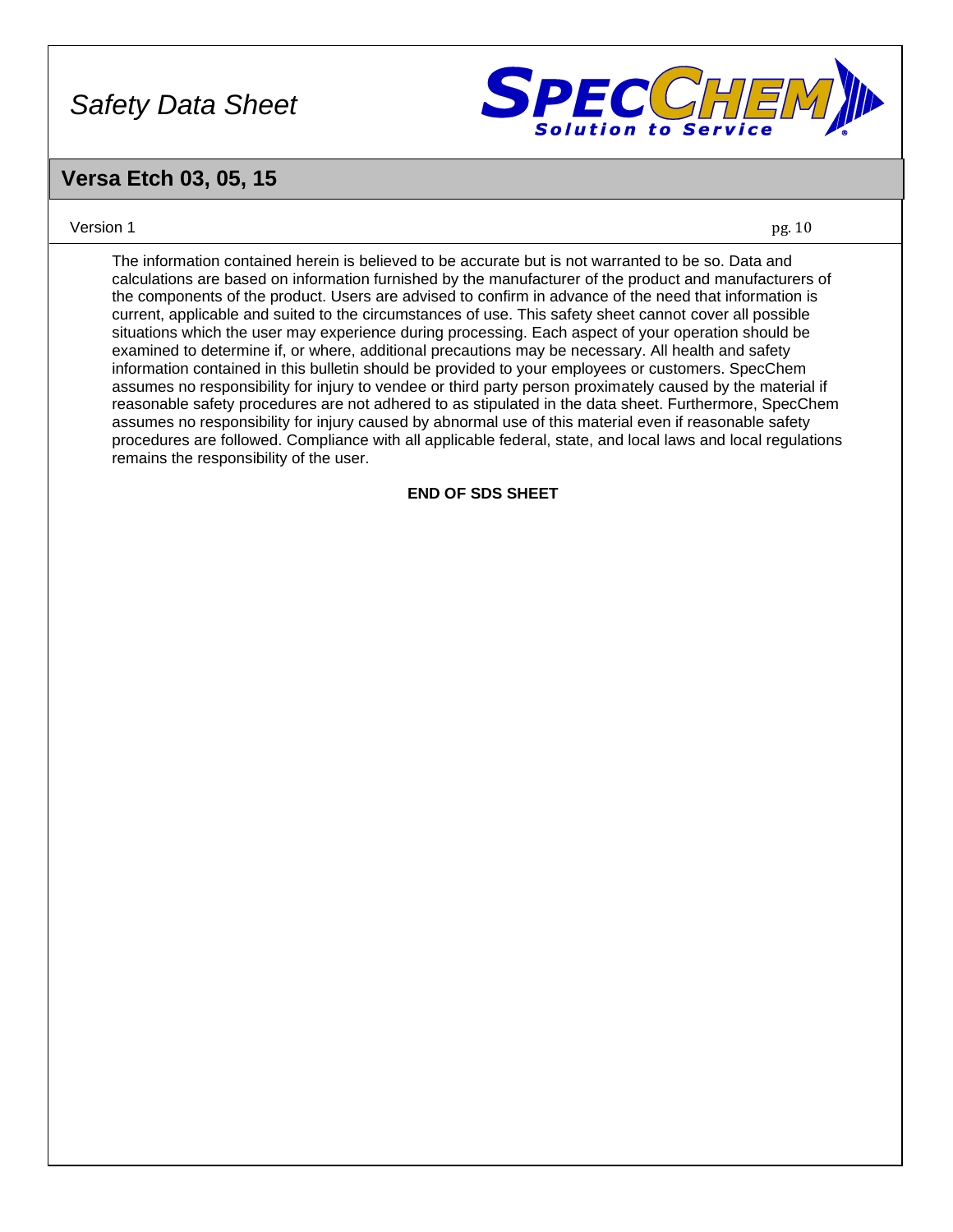

### **Versa Etch 25, 75, 125**

version 1 pg. 1 pg. 1 pg. 1 pg. 1 pg. 1 pg. 1 pg. 1 pg. 1 pg. 1 pg. 1 pg. 1 pg. 1 pg. 1

#### **SECTION 1 – PRODUCT AND COMPANY IDENTIFICATION**

| 1.1 Trade Name (as labeled):    | Versa Etch 25,75,125          |
|---------------------------------|-------------------------------|
| Synonyms:                       | N/A                           |
| CAS No:                         | Mixture                       |
| <b>1.2 Product Use:</b>         | Surface Retarder              |
| 1.3 Company Name:               | <b>SpecChem</b>               |
| Company Address:                | 1511 Baltimore Ave; Suite 600 |
| Company Address Cont:           | Kansas City, MO 64108         |
| <b>Business Phone:</b>          | $(816)$ 968-5600              |
| Website:                        | www.specchemllc.com           |
| 1.4 Emergency Telephone Number: | Chemtrec: (800) 424-9300      |
| Date of Last Revision:          | July 1, 2018                  |
| Date of Current Revision:       | December 11, 2020             |

#### **SECTION 2 – HAZARDS IDENTIFICATION**

#### **Classification**

This chemical is considered hazardous by the 2012 OSHA Hazard Communication Standard (29 CFR 1910.1200)

Flammable liquids: Category 2 Serious Eye Damage/Eye Irritation: Category 2A Specific target organ toxicity – (single exposure): Category 3

#### **Label Elements**

#### **Signal Word** Danger

#### **Hazard Statements**

Highly flammable liquid and vapour Causes serious eye irritation May cause drowsiness or dizziness May cause damage to organs through prolonged or repeated exposure Harmful if swallowed or in contact with skin



## **EU and GHS Symbols**

#### **Precautionary Statements Prevention**

Wash face, hands, and any exposed skin thoroughly after handling Do not eat, drink, or smoke when using this product Wear protective gloves/protective clothing/eye protection/face protection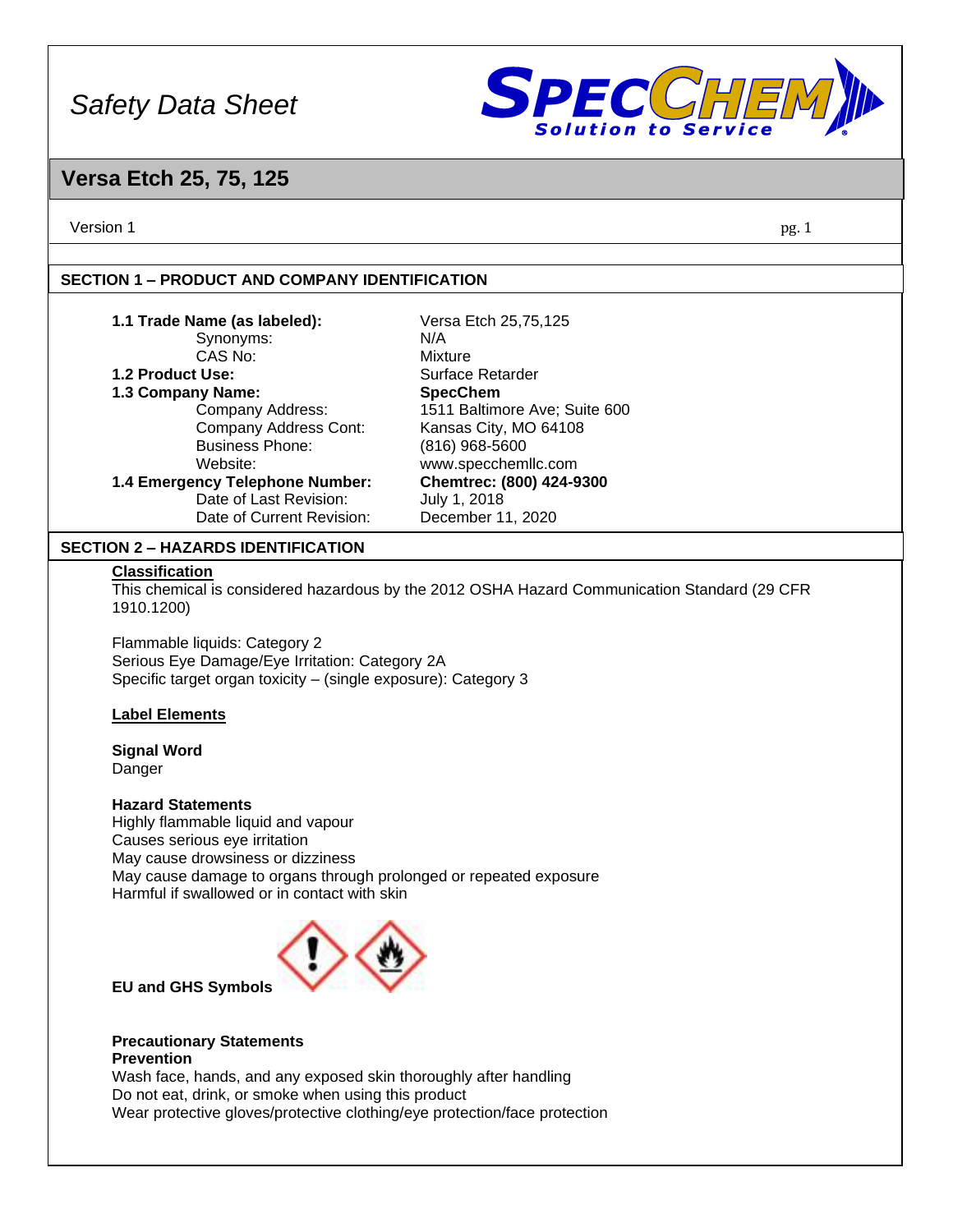

## **Versa Etch 25, 75, 125**

| Version 1                                                                                          | pg.2 |
|----------------------------------------------------------------------------------------------------|------|
| Do not breathe dust/fume/gas/mist/vapors/spray                                                     |      |
| Keep away from heat, hot surfaces, open flames, sparks. - No smoking.                              |      |
| Keep container tightly closed.                                                                     |      |
| Take precautionary measures against static discharge.                                              |      |
| Use only non-sparking tools.                                                                       |      |
| Use explosion-proof electrical, lighting, ventilating equipment                                    |      |
| Use only outdoors or in a well-ventilated area.                                                    |      |
| Protect from sunlight.                                                                             |      |
| Response                                                                                           |      |
| Get medical attention/advice if you feel unwell                                                    |      |
| <b>Inhalation</b>                                                                                  |      |
| IF INHALED: Remove victim to fresh air and keep at rest in a position comfortable for breathing.   |      |
| <b>Skin</b>                                                                                        |      |
| IF ON SKIN: Wash with plenty of soap and water                                                     |      |
| Call a POISON CENTER of doctor/physician if you feel unwell                                        |      |
| Take off contaminated clothing immediately and wash contaminated clothing before reuse             |      |
| <b>Eyes</b>                                                                                        |      |
| IF IN EYES: Rinse cautiously with water for several minutes. Remove contact lenses, if present and |      |
| easy to do. Continue rinsing. Immediately call a POISON CENTER or doctor/physician.                |      |
| Ingestion                                                                                          |      |
| IF SWALLOWED: Call a POISON CENTER or doctor/physician if you feel unwell. Rinse mouth.            |      |
| <b>Disposal</b>                                                                                    |      |
| Dispose of contents/container to an approved waste disposal plant                                  |      |
| Hazards not otherwise classified (HNOC)                                                            |      |
| None identified                                                                                    |      |
|                                                                                                    |      |
|                                                                                                    |      |
|                                                                                                    |      |

#### **SECTION 3 – COMPOSITION / INFORMATION ON INGREDIENTS**

| <b>Hazardous Ingredients</b> | WT%      | <b>CAS No.</b>  |           | <b>EINECS No.   Hazard Classification</b>                                                                                         |
|------------------------------|----------|-----------------|-----------|-----------------------------------------------------------------------------------------------------------------------------------|
| Methyl-oxirane polymer       | $0 - 2%$ | $9003 - 11 - 6$ | 618-355-0 | None                                                                                                                              |
| Propylene Glycol             | $1 - 5%$ | 57-55-6         | 200-338-0 | None                                                                                                                              |
| Dimethyl Ketone              | $1 - 5%$ | 67-64-1         | 200-662-2 | Flam Lig. 2, Eye Irrit. 2A, STOT SE 3                                                                                             |
| respiratory sensitizers).    |          |                 |           | Balance of other ingredients are non-hazardous or less than 1% in concentration (or 0.1% for carcinogens, reproductive toxins, or |

**Note:** All WHMIS required information is included in appropriate sections based on the ANSI Z400.1-2010 format. This product has been classified in accordance with the hazard criteria of the CPR and the MSDS contains all the information required by the CPR, EU Directives and the Japanese Industrial Standard JIS Z 7250:2000

#### **SECTION 4 – FIRST AID MEASURES**

#### **4.1 Description of First Aid Measures:**

**General Advice:** If symptoms persist, call a physician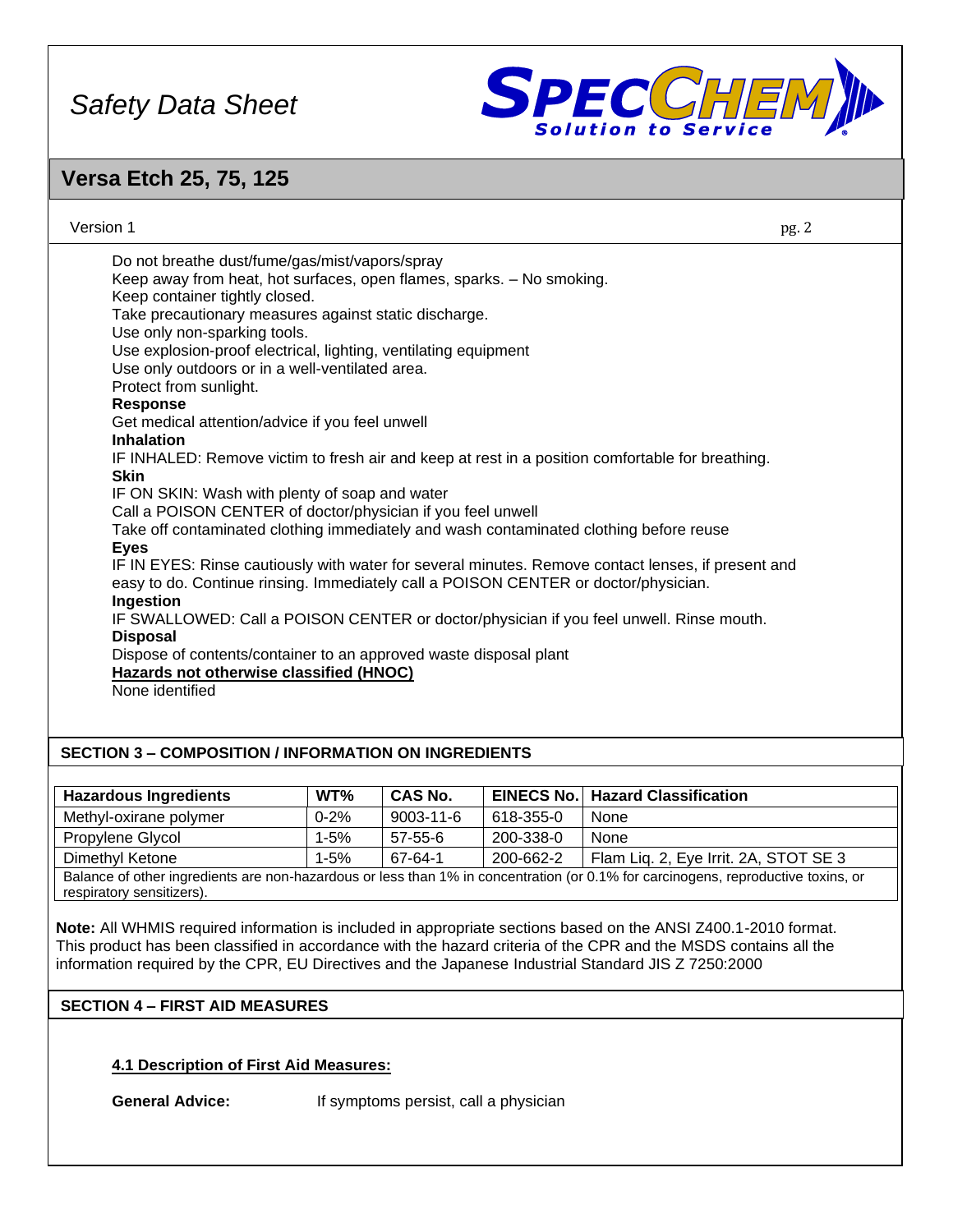

### **Versa Etch 25, 75, 125**

| Version 1                                                                               | pg.3                                                                                                                                                                                        |
|-----------------------------------------------------------------------------------------|---------------------------------------------------------------------------------------------------------------------------------------------------------------------------------------------|
| <b>Eye Contact:</b>                                                                     | Flush with large amounts of water. Remove contact lenses if easy to do<br>so. Continue rinsing. If signs/symptoms develop, get medical attention.                                           |
| <b>Skin Contact:</b>                                                                    | IF ON SKIN (or hair): Remove/Take off immediately all contaminated<br>clothing. Rinse skin with water/shower. If skin irritation occurs: Get<br>medical advice/attention.                   |
| Inhalation:                                                                             | IF INHALED: Remove victim to fresh air and keep at rest in a position<br>comfortable for breathing. Call a POSION CENTER or doctor/physician<br>if you feel unwell.                         |
| Ingestion:                                                                              | Clean mouth with water and drink afterwards plenty of water. Do not<br>give milk/oil to drink. Do not induce vomiting. Give activated charcoal.<br>Get medical attention if symptoms occur. |
|                                                                                         |                                                                                                                                                                                             |
| <b>Symptoms/effects:</b>                                                                | 4.2 Symptoms and Effects Both Acute and Delayed:<br>Not expected to present a significant hazard under anticipated                                                                          |
|                                                                                         | conditions of normal use.                                                                                                                                                                   |
|                                                                                         | Symptoms/effects after inhalation: EXPOSURE TO HIGH CONCENTRATIONS: Feeling of                                                                                                              |
|                                                                                         | weakness. Irritation of the respiratory tract. Nausea. Vomiting.                                                                                                                            |
|                                                                                         | Headache. Central nervous system depression. Dizziness. Narcosis.                                                                                                                           |
|                                                                                         | Excited/restless. Drunkenness. Disturbed motor response. Respiratory                                                                                                                        |
|                                                                                         | difficulties. Disturbances of consciousness.                                                                                                                                                |
|                                                                                         | Symptoms/effects after skin contact: ON CONTINUOUS EXPOSURE/CONTACT: Dry skin.                                                                                                              |
|                                                                                         | Cracking of the skin.                                                                                                                                                                       |
|                                                                                         | Symptoms/effects after eye contact: Irritation of the eye tissue.                                                                                                                           |
|                                                                                         |                                                                                                                                                                                             |
| <b>4.3 Recommendations to Physicians:</b><br>Notes to Physician: Treat symptomatically. |                                                                                                                                                                                             |
|                                                                                         |                                                                                                                                                                                             |
| <b>SECTION 5 - FIRE FIGHTING MEASURES</b>                                               |                                                                                                                                                                                             |
| 5.1 Fire Extinguishing Materials:                                                       |                                                                                                                                                                                             |

**Suitable extinguishing media:** Quick-acting ABC powder extinguisher. Quick-acting BC powder extinguisher. Quick-acting class B foam extinguisher. Quick-acting CO2 extinguisher. Class B foam (alcohol-resistant).

**Unsuitable extinguishing media:** Water may be ineffective.

#### **5.2 Unusual Fire and Explosion Hazards:**

**Fire hazard:** DIRECT FIRE HAZARD. Highly flammable liquid and vapour. Gas/vapor flammable with air within explosion limits. INDIRECT FIRE HAZARD. May be ignited by sparks. Gas/vapor spreads at floor level: ignition hazard. Reactions involving a fire hazard: see "Reactivity Hazard". **Explosion hazard:** DIRECT EXPLOSION HAZARD. Gas/vapour explosive with air within explosion limits. INDIRECT EXPLOSION HAZARD. Heat may cause pressure rise in tanks/drums: explosion risk. may be ignited by sparks. Reactions with explosion hazards: see "Reactivity Hazard". **Reactivity:** Violent to explosive reaction with many compounds. Prolonged storage: on exposure to light: release of harmful gases/vapours.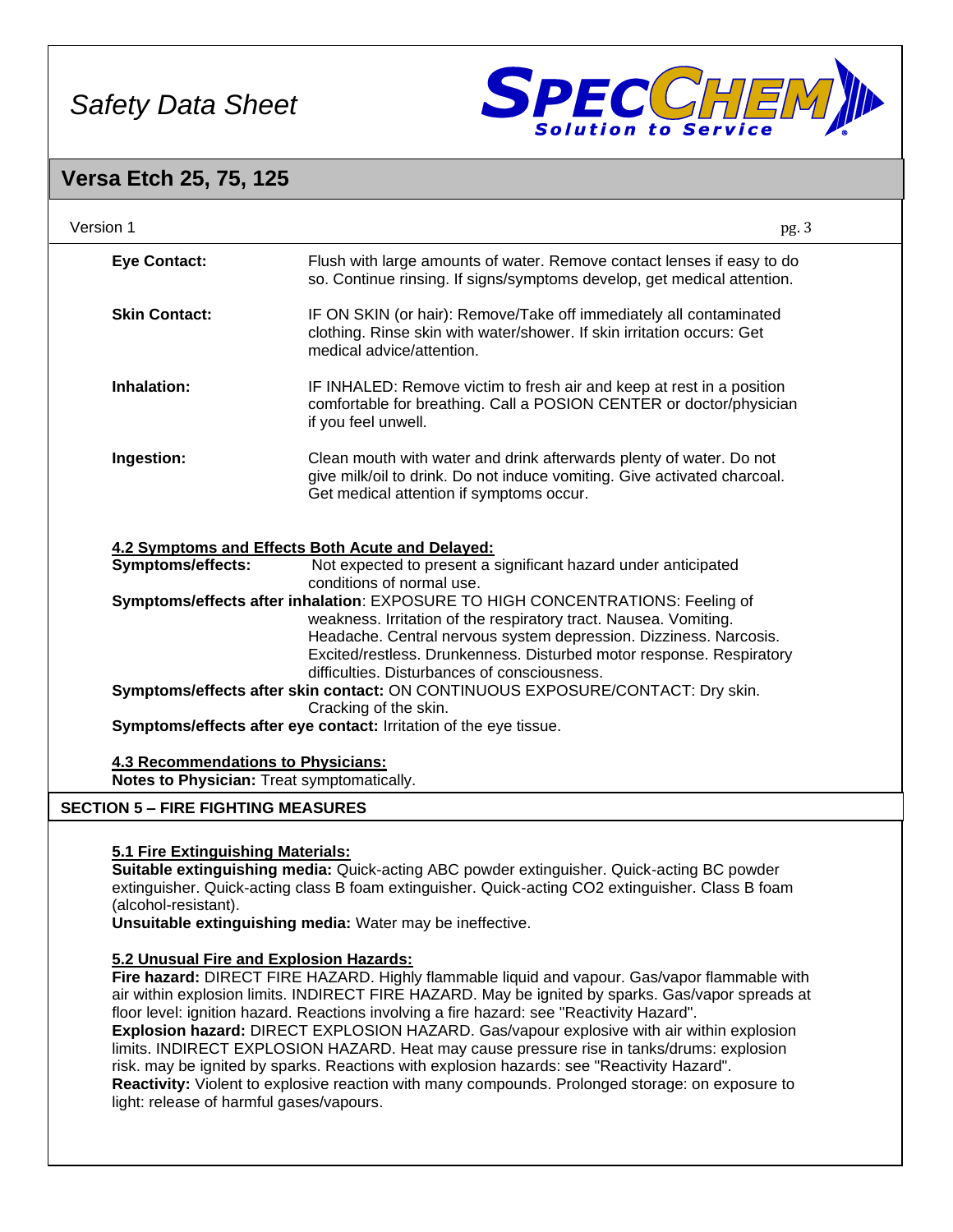

### **Versa Etch 25, 75, 125**

Version 1 pg. 4

#### **5.3 Special Fire-Fighting Procedures:**

**Protective equipment:** Wear protective eyeware, gloves, and clothing. Use NIOSH-approved respiratory protection/breathing apparatus.

**Additional information (precautions):** Avoid inhaling gases, fumes, dust, mist, vapor, and aerosols. Avoid contact with skin, eyes, and clothing.

#### **SECTION 6 – ACCIDENTAL RELEASE MEASURES (STEPS FOR SPILLS)**

#### **6.1 Personal Precautions, Protective Equipment and Emergency Procedures:**

Gloves. Protective goggles. Protective clothing. Large spills/in enclosed spaces: compressed air apparatus.

#### **6.2 Environmental Precautions:**

Do not discharge to streams, ponds, lakes or sewers. Avoid subsoil penetration. For larger, cover drains and build dikes to prevent entry into sewer systems or bodies of water.

#### **6.3 Spill and Leak Response:**

Remove all sources of ignition. Keep away from heat/sparks/open flames/hot surfaces. - No smoking. Use only non-sparking tools. Soak up with sawdust, sand, oil dry or other inert absorbent material. Pick up and transfer to properly labelled containers.

#### **SECTION 7 - HANDLING AND STORAGE**

#### **7.1 Precautions for Safe Handling:**

Do not use sparking tools. Ground containers when transferring material. Avoid formation of respirable particles. Do not breathe vapours or spray mist. Avoid contact with skin, eyes and clothing. Wash hands thoroughly after handling. Wash contaminated clothing before re-use. \*\*\*Agitate thoroughly before use\*\*\*

#### **7.2 Storage and Handling Practices:**

**Storage conditions:** Keep only in the original container in a cool, well ventilated place away from : Heat sources, Direct sunlight, incompatible materials. Keep container closed when not in use. **Incompatible products**: Strong bases. Strong acids.

**Incompatible materials**: Sources of ignition. Direct sunlight.

**Storage temperature:** 15 - 20 °C

**Heat-ignition**: KEEP SUBSTANCE AWAY FROM: heat sources. ignition sources.

**Prohibitions on mixed storage:** KEEP SUBSTANCE AWAY FROM: oxidizing agents. reducing agents. strong acids. (strong) bases. halogens. amines.

**Storage area:** Store in a cool area. Keep out of direct sunlight. Store in a dry area. Store in a dark area. Ventilation at floor level. Fireproof storeroom. Provide for an automatic sprinkler system. Provide for a tub to collect spills. Provide the tank with earthing. Meet the legal requirements.

**Special rules on packaging**: SPECIAL REQUIREMENTS: closing. with pressure relief valve. clean. opaque. correctly labelled. meet the legal requirements. Secure fragile packagings in solid containers. **Packaging materials**: SUITABLE MATERIAL: steel. stainless steel. carbon steel. aluminium. iron. copper. nickel. bronze. glass. MATERIAL TO AVOID: synthetic material.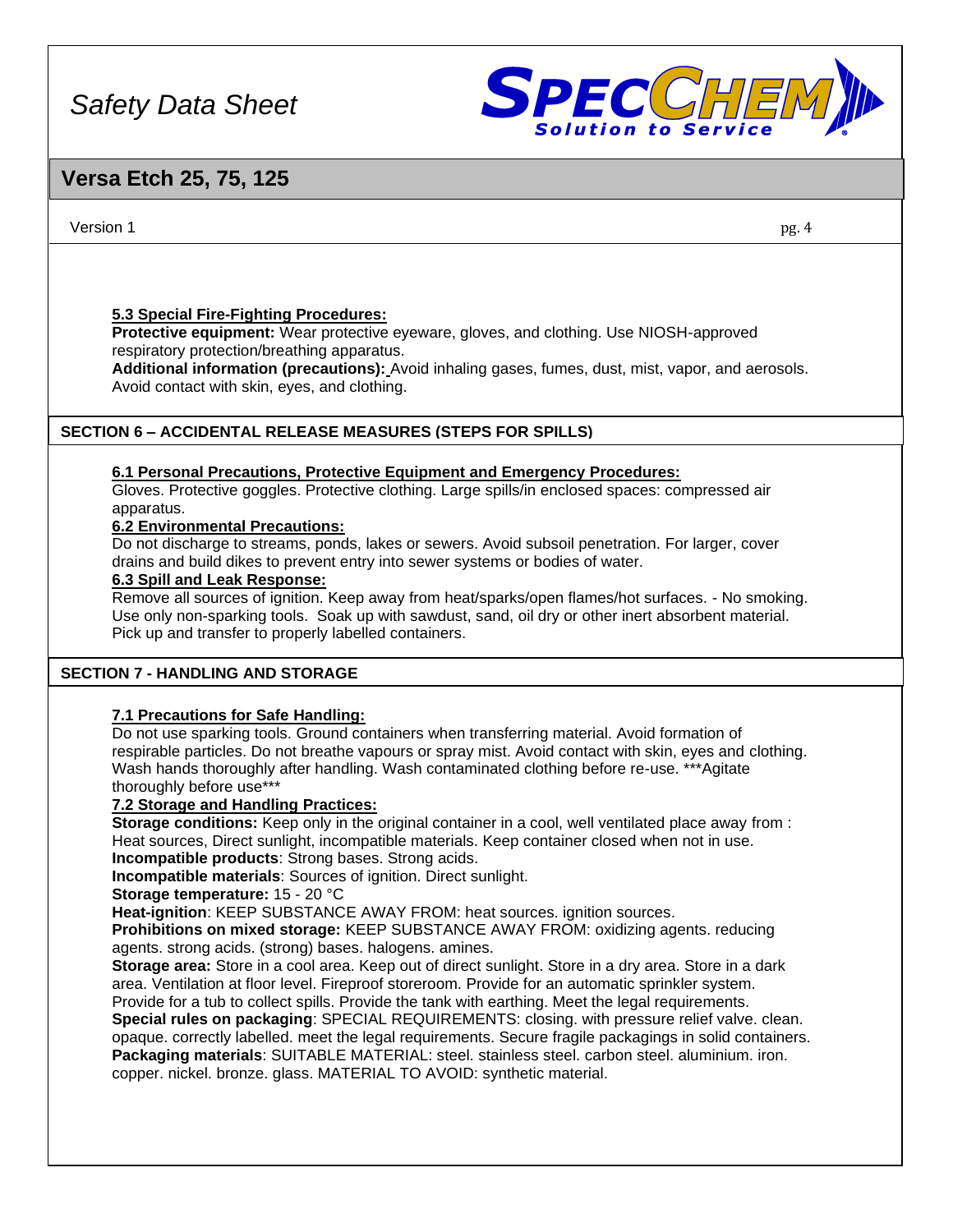

### **Versa Etch 25, 75, 125**

Version 1 pg. 5

#### **SECTION 8 – EXPOSURE CONTROLS / PERSONAL PROTECTION**

#### **8.1 Exposure Parameters:**

| Ingredients     | CAS No. | <b>OSHA PEL</b>      | <b>NIOSH PEL</b>             |
|-----------------|---------|----------------------|------------------------------|
| Dimethyl Ketone | 67-64-1 | TWA: $2400$ mg/m $3$ | TWA: $590$ mg/m <sup>3</sup> |

### **8.2 Exposure Controls:**

**Ventilation and Engineering Controls:** Local ventilation must be used during

application. Use suitable ventilation to remove mists or vapors during spray or other applications. **Respiratory Protection:** Wear suitable personal respirator and protective suit when spray or mist occurs. **Eye Protection:** Wear safety glasses with side shields or goggles Hand Protection: **Hand Protection:** Wear protective gloves.

**Body Protection: Rubber apron, boots or coveralls as necessary** to prevent skin contact.

#### **SECTION 9 – PHYSICAL AND CHEMICAL PROPERTIES**

#### **9.1 Information on Basic Physical and Chemical Properties:**

**Appearance (Physical State and Color):** Liquid **Odor:** Aromatic Odour **Odor Threshold:** No data available **pH:** 1-3 **Melting/Freezing Point:** No data available **Boiling Point:** No data available **Flash Point:** No data available **Evaporation Rate:** No data available **Flammability (Solid; Gas):** Not applicable **Vapor Pressure (mm Hg @ 20°C (68° F):** No data available **Vapor Density:** No data available **Relative Density:** No data available **Specific Gravity:** 1.03 **Solubility in Water:** Soluble in water **Weight per Gallon:** 8.5 - 8.7 **Partition Coefficient (n-octanol/water):** No data available **Auto-Ignition Temperature:** No data available **Decomposition Temperature:** No data available **Viscosity:** No data available

**9.2 Other Information:** No data available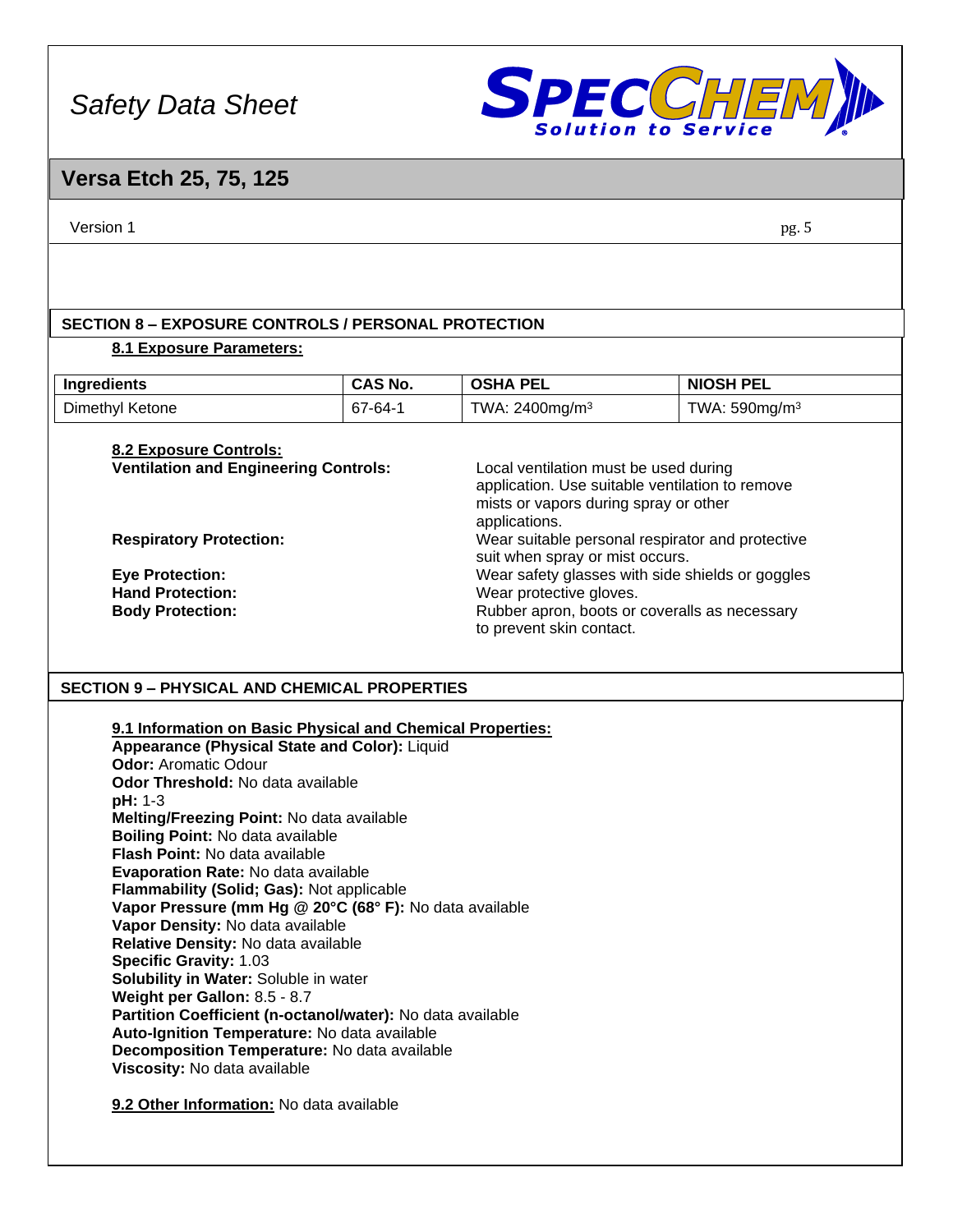

### **Versa Etch 25, 75, 125**

Version 1 pg. 6

#### **SECTION 10 – STABILITY AND REACTIVITY**

**10.1 Reactivity:** Nonreactive under normal conditions.

**10.2 Stability:** Unstable on exposure to light.

**10.3 Possibility of Hazardous Reactions:** Reacts with (strong) oxidizers. Acetone reacts violently with phosphorous oxychloride.

**10.4 Conditions to Avoid:** Direct sunlight. Heat, Sparks, Open Flames. Incompatible materials.

**10.5 Incompatible Substances:** Strong acids. Strong bases. Strong oxidizing agents.

**10.6 Hazardous Decomposition Products:** In case of fire situation, hydrogen fluoride, carbon monoxide, carbon dioxide and other hazardous decomposition products may be formed.

#### **SECTION 11 – TOXICOLOGY INFORMATION**

### **11.1 Information on Toxicological Effects:**

**Toxicity Data:**

|                        |                 | LD50 Dermal - Rabbit  | 5,800 mg/kg      |  |
|------------------------|-----------------|-----------------------|------------------|--|
| Dimethyl Ketone        | $67 - 41 - 1$   | LC50 Inhalation - Rat | 76 mg/l          |  |
|                        |                 | LD50 Oral - Rat       | 5,800 mg/kg      |  |
| Methyl-oxirane polymer | $9003 - 11 - 6$ | LD50 Oral - Rat       | $2,000$ mg/kg    |  |
| Gluconic Acid          | 526-95-4        | LD50 Oral - Rat       | $>$ 2000 $mg/kg$ |  |

**Suspected Cancer Agent:** No data Germ Cell Mutagenicity: No data

**Irritancy:** Skin, eye, respiratory irritant. **Sensitization to the Product:** This product is not expected to cause skin sensitization. **Reproductive Toxicity:** This product is not expected to be a human reproductive toxicant.

#### **SECTION 12 – ECOLOGICAL INFORMATION**

#### **12.1 Toxicity:**

| Methyl-oxirane polymer | 9003-11-6     | LC50 - Golden Orfe - 96h   | $>100$ mg/L |
|------------------------|---------------|----------------------------|-------------|
| Dimethyl Ketone        | $67 - 41 - 1$ | LC50 - Rainbow Trout - 96h | 5540mg/L    |
| Gluconic Acid          | 526-95-4      | $LC50 - Fish - 96h$        | >1000mg/L   |

**12.2 Persistence and Degradability:** Persistence is unlikely.

**12.3 Bioaccumulative Potential:** No specific data available on this product.

**12.4 Mobility in Soil:** Will likely be mobile due to its water solubility.

**12.5 Results of PBT and vPvB Assessment:** No specific data available on this product.

**12.6 Other Adverse Effects:** No data available

**12.7 Water Endangerment Class:** At present, there are no ecotoxicological assessments for this product.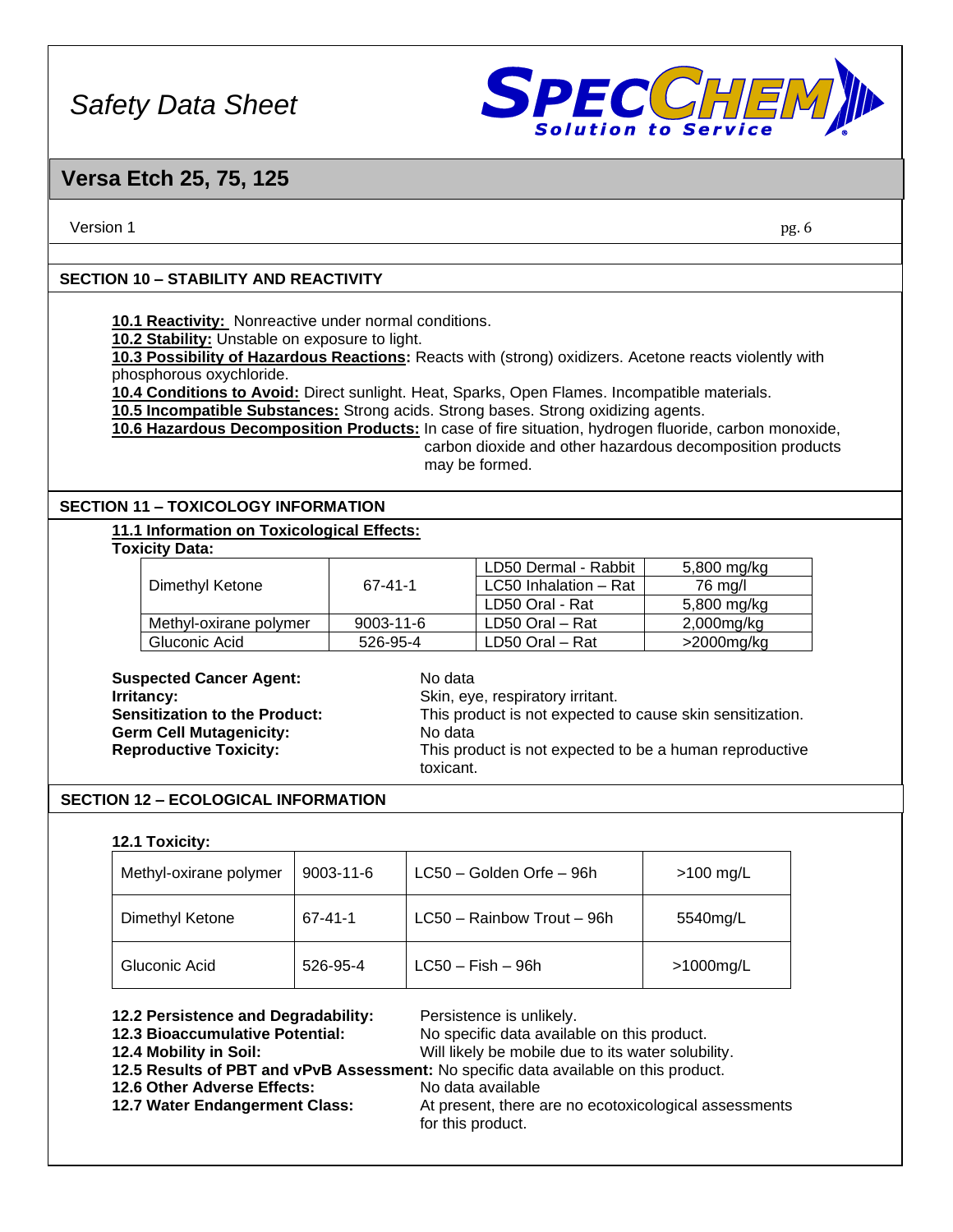

### **Versa Etch 25, 75, 125**

Version 1 pg. 7

#### **SECTION 13 – DISPOSAL CONSIDERATIONS**

**13.1 Waste Treatment Methods:** Waste disposal must be in accordance with appropriate U.S. Federal, State, and local regulations, those of Australia, EU Member States and Japan. **13.2 EU Waste Code:** 1357/2014 and 2017/997.

#### **SECTION 14 - TRANSPORTATION INFORMATION**

#### **Department of Transportation (DOT)**  In accordance with DOT

Transport document description : UN1090 Acetone, 3, II UN-No.(DOT) : UN1090 Proper Shipping Name (DOT) : Acetone

Packing group (DOT) **in the case of the COV** in the Medium Danger Hazard labels (DOT) is a set of the state of the state of the state of the state of the state of the state of the state of the state of the state of the state of the state of the state of the state of the state of the stat DOT Packaging Non Bulk (49 CFR 173.xxx) : 202 DOT Packaging Bulk (49 CFR 173.xxx) : 242 DOT Special Provisions (49 CFR 172.102) : IB2 - Authorized IBCs: Metal (31A, 31B and 31N);

DOT Packaging Exceptions (49 CFR 173.xxx) DOT Quantity Limitations Passenger aircraft /rail (49 CFR 173.27) DOT Quantity Limitations Cargo aircraft only (49 CFR 175.75)

Transport hazard class(es) (DOT) : 3 - Class 3 - Flammable and combustible liquid 49 CFR 173.120

> Rigid plastics (31H1 and 31H2); Composite (31HZ1). Additional Requirement: Only liquids with a vapor pressure less than or equal to 110 kPa at 50 C (1.1

bar at 122 F), or 130 kPa at 55 C (1.3 bar at 131 F) are authorized. T4 - 2.65 178.274(d)(2) Normal............. 178.275(d)(3) TP1 - The maximum degree of filling must not exceed the degree of filling determined by the following: Degree of filling =  $97/1 +$ a (tr - tf) Where: tr is the maximum mean bulk temperature during transport, and tf is the temperature in degrees celsius of the liquid during filling.

| : 150<br>: 5 L |  |
|----------------|--|
| : 60 L         |  |

DOT Vessel Stowage Location : B - (i) The material may be stowed "on deck" or ''under deck'' on a cargo vessel and on a passenger vessel carrying a number of passengers limited to not more than the larger of 25 passengers, or one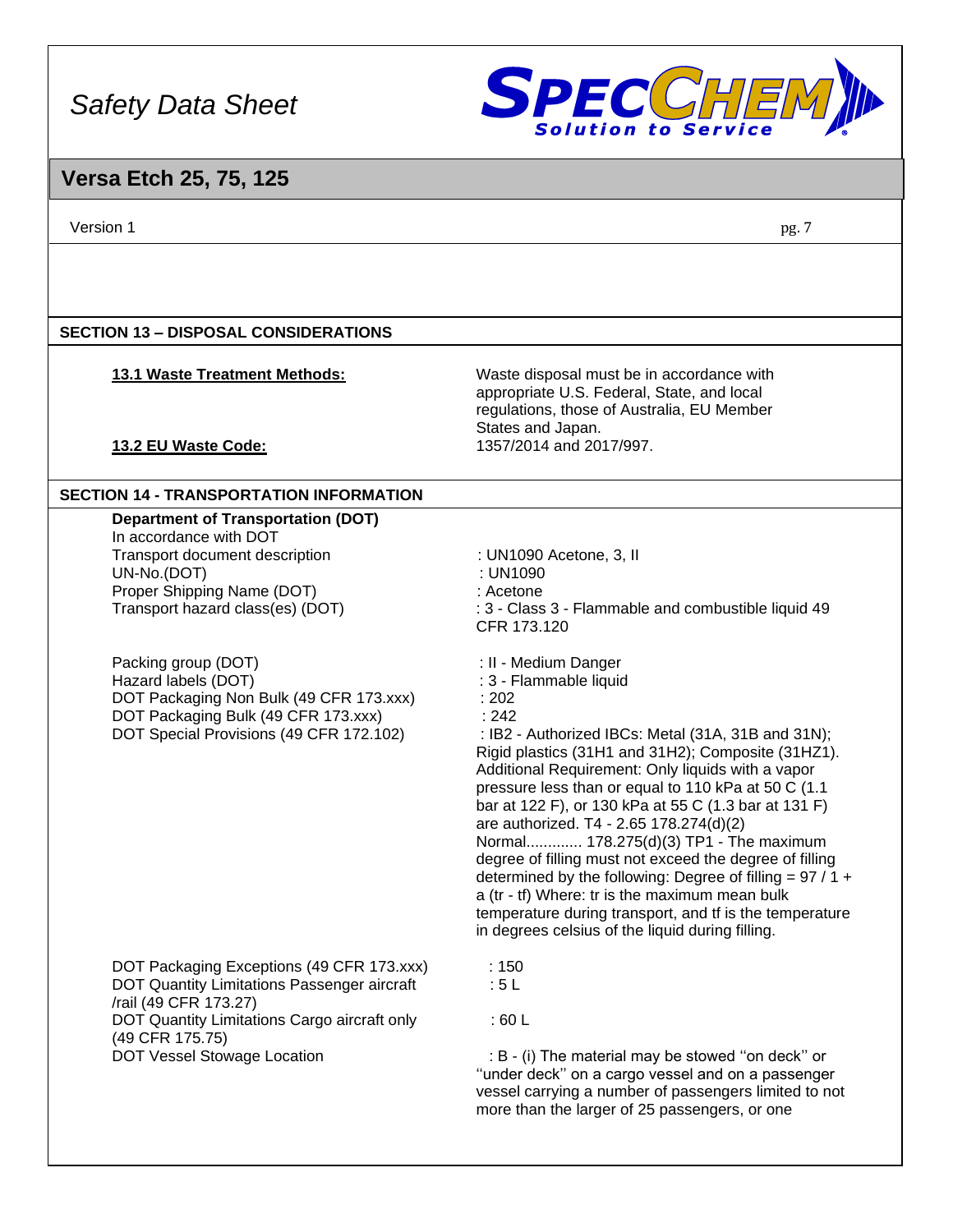

# **Versa Etch 25, 75, 125**

| Version 1                                                                                                                                                                                                                                                                                                                                                                                   | pg.8                                                                                                                                                                                                                                                |
|---------------------------------------------------------------------------------------------------------------------------------------------------------------------------------------------------------------------------------------------------------------------------------------------------------------------------------------------------------------------------------------------|-----------------------------------------------------------------------------------------------------------------------------------------------------------------------------------------------------------------------------------------------------|
| Other information                                                                                                                                                                                                                                                                                                                                                                           | passenger per each 3 m of overall vessel length; and<br>(ii) "On deck only" on passenger vessels in which the<br>number of passengers specified in paragraph (k)(2)(i)<br>of this section is exceeded.<br>: No supplementary information available. |
| <b>Transportation of Dangerous Goods</b><br>Transport document description<br>UN-No. (TDG)<br>Proper Shipping Name<br>(Transportation of Dangerous Goods)<br><b>TDG Primary Hazard Classes</b><br>Packing group<br>Explosive Limit and Limited Quantity Index<br>Passenger Carrying Road Vehicle or<br>Passenger Carrying Railway Vehicle Index<br>Passenger Carrying Ship Index: Forbidden | : UN1090 ACETONE, 3, II<br>: UN1090<br>: ACETONE<br>: 3 - Class 3 - Flammable Liquids<br>: II - Medium Danger<br>: 1 L<br>:5L                                                                                                                       |
| <b>Transport by sea</b><br>Transport document description (IMDG)<br>UN-No. (IMDG)<br>Proper Shipping Name (IMDG)<br>Class (IMDG)<br>Packing group (IMDG)<br>EmS-No. (1)<br>$EmS-No. (2)$                                                                                                                                                                                                    | : UN 1090 acetone, 3, II<br>:1090<br>: acetone<br>: 3 - Flammable liquids<br>: II - substances presenting medium danger<br>$:$ F-E $\,$<br>$: S-D$                                                                                                  |
| Air transport<br>Transport document description (IATA)<br>UN-No. (IATA)<br>Proper Shipping Name (IATA)<br>Class (IATA)<br>Packing group (IATA)                                                                                                                                                                                                                                              | : UN 1090 Acetone, 3, II<br>:1090<br>: Acetone<br>: 3 - Flammable Liquids<br>: II - Medium Danger                                                                                                                                                   |

#### **SECTION 15 – REGULATORY INFORMATION**

#### **United States of America Inventory**

**Legend: TSCA –** Toxic Substances Control Act, (40 CFR Part 710) X - Listed '-' – Not Listed T – Indicates a substance that is the subject of a Section 4 test rule under TSCA.

**TSCA 12 (b) –** Notices of Export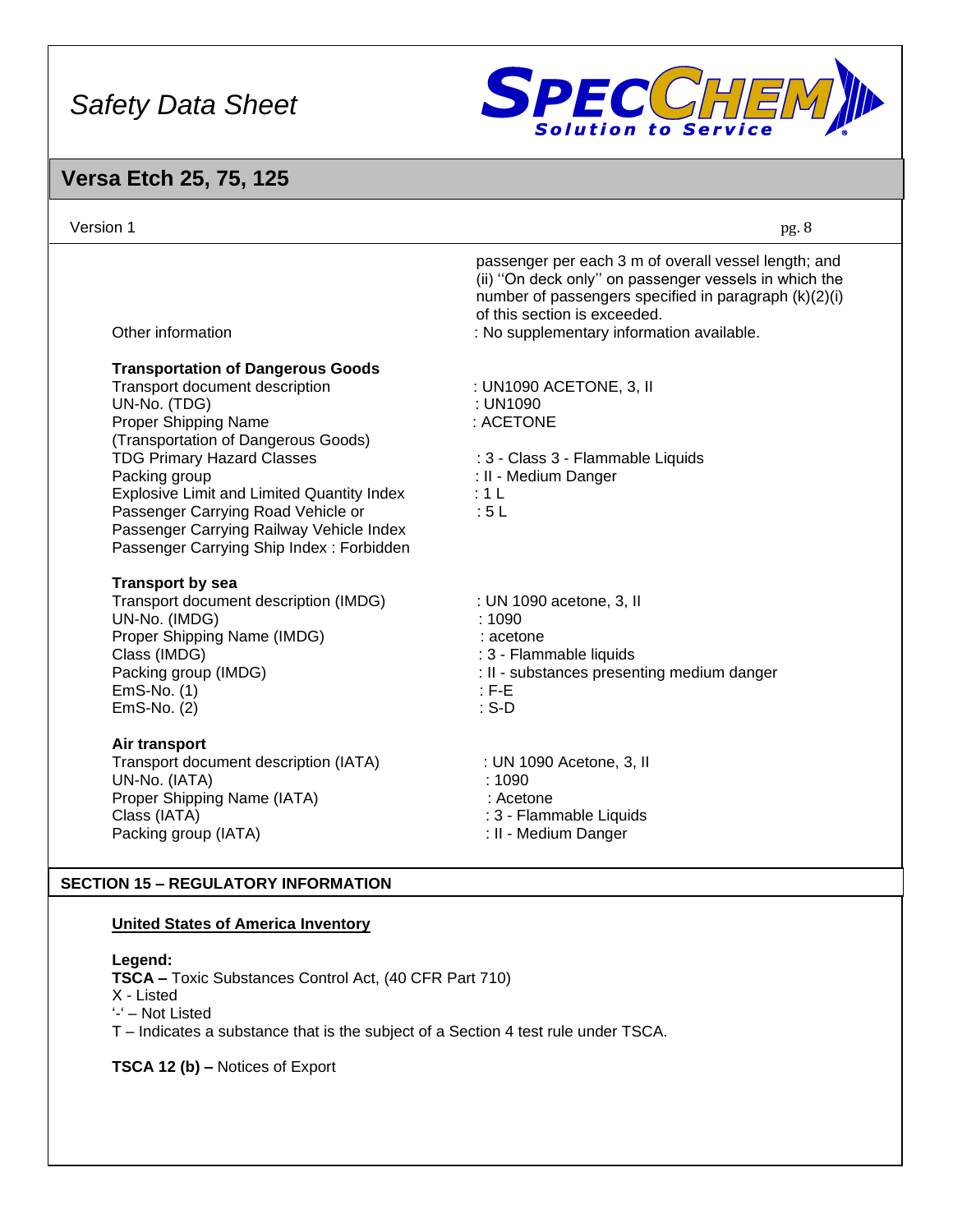

### **Versa Etch 25, 75, 125**

#### Version 1 pg. 9

#### **International Inventories**

Canada (DSL/NDSL), Europe (EINECS/ELINCS/NLP), Philippines (PICCS), Japan (ENCS), Australia (AICS), China (IECSC), Korea (ECL).

| <b>Component</b> | <b>CAS-No</b> | <b>DSL</b> | <b>NDSL</b> | <b>EINECS</b> | <b>PICCS</b> | <b>ENCS</b> | <b>AICS</b> | <b>IECSC</b> | <b>KECL</b> |
|------------------|---------------|------------|-------------|---------------|--------------|-------------|-------------|--------------|-------------|
| Acetone          | 67-64-        |            |             | 200-662-2     |              |             |             |              | -29367      |

#### **Canada**

SDS in compliance with provisions of information as set out in Canadian Standard – Part4, Schedule 1 and 2 of the Hazardous Products Regulations (HPR) and meets the requirements of the HPR (Paragraph 13(1)(a) of the Hazardous Products Act (HPA)).

Canada – National Pollutant Release Inventory (NPRI) – Acetone – Part 4 substance.

#### **U.S. Federal Regulations**

**SARA 313** – Not applicable **SARA 311/312 Hazard Categories** – Acute, Chronic, Fire **CWA (Clean Water Act) –** Not applicable **Clean Air Act** – Not applicable **OSHA** – Occupational Safety and Health Administration Not applicable **CERCLA** – 67-64-1 Acetone 5000 lb. **California Proposition 65** – THIS PRODUCT CONTAINS A CHEMICAL(S) KNOWN TO THE STATE OF CALIFORNIA TO CAUSE CANCER AND BIRTH DEFECTS OR OTHER REPRODUCTIVE HARM.

**U.S. State Right-to-Know Regulations**

Not applicable

**U.S. Department of Transportation**

Reportable Quantity (RQ): N DOT Marine Pollutant N DOT Severe Marine Pollutant N

**U.S. Department of Homeland Security** This product does not contain any DHS chemicals.

# **Other International Regulations**

**Mexico – Grade** Slight risk, Grade 1

#### **SECTION 16 – OTHER INFORMATION**

Prepared By: Chris Eigbrett (MSDS to GHS Compliance) Date of Printing: July 1, 2018

The information contained herein is believed to be accurate but is not warranted to be so. Data and calculations are based on information furnished by the manufacturer of the product and manufacturers of the components of the product. Users are advised to confirm in advance of the need that information is